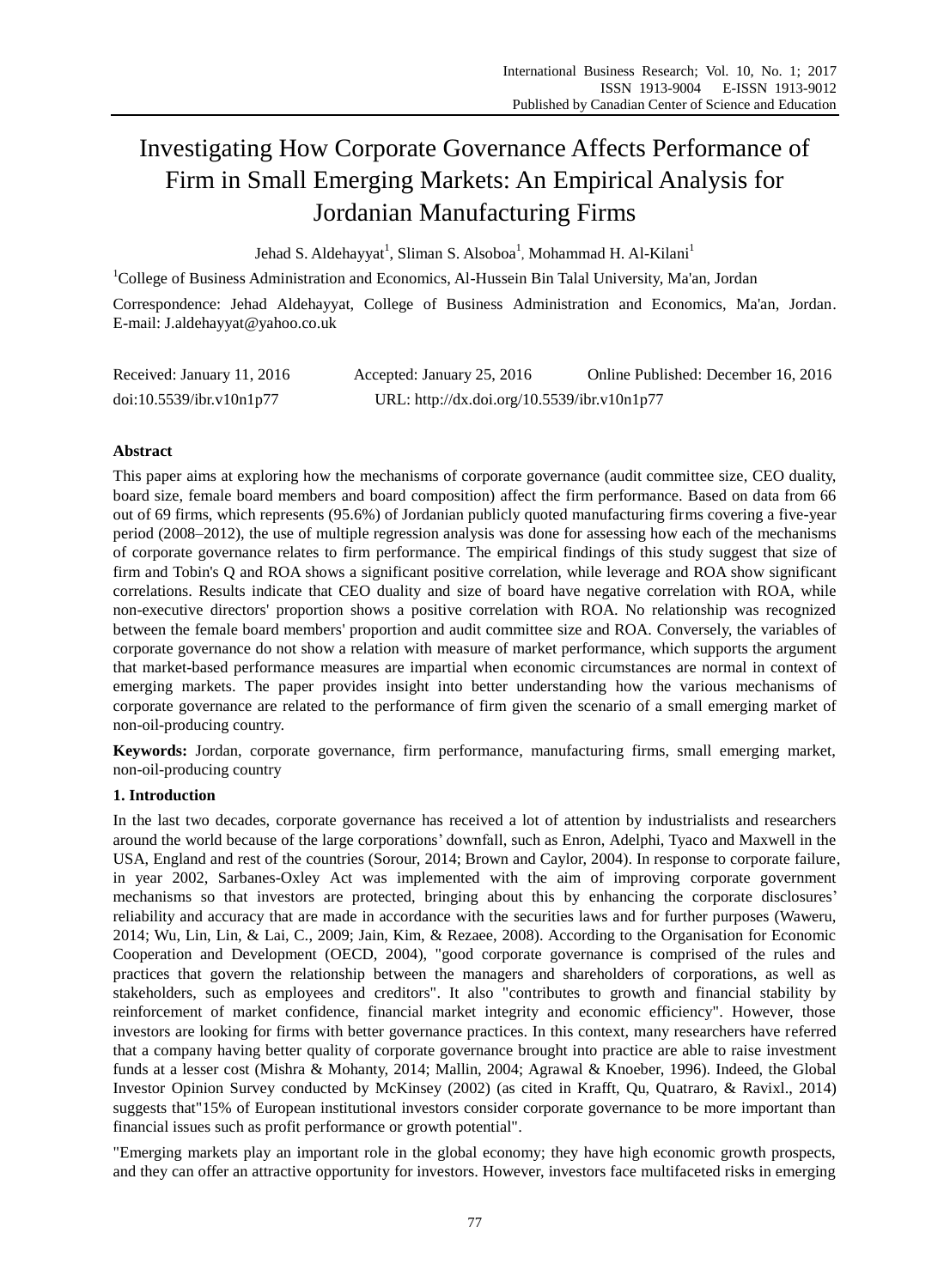markets and require a much better understanding of firm-level governance factors"(Dallas, 2012). The term 'emerging market' was introduced in the 1980s to distinguish markets that were less developed than the US, Western Europe and Japan 'but which were considered to be in the process of rapid growth and urbanisation. They were also considered more risky, as a result of limited foreign direct access, currency controls, transparency and custody' (Dickson, 2013). There is no doubt that the emerging economies dominate the world in terms of geographic and population size, but the finance research wealth is still concentrated in the developed countries. Yet the growth of emerging markets has been smooth with the increase of various prodigious economies. The researchers are taking more interest in emerging markets because of the discovery of more "organizational and behavioral differences between firms in emerging markets and those in developed markets" (Fan, Wei, and Xu, 2011). Effective corporate governance is critical for firms in emerging economies (Okpara, 2011; Judge, Naoumova, and Koutzevol, 2003; Dharwadkar, George, and Brandes, 2000). "Good corporate governance can reduce emerging market vulnerability to financial crises, reinforce property rights, reduce transaction costs and the cost of capital, and lead to capital market development" Minh and Walker, 2008). On the other hand, "weak corporate governance frameworks reduce investors' confidence and discourage foreign investment" (Al-Matari, Al-Swidi,Fadzil, & Al-Matari, 2012a). Indeed, how the corporate governance technicality impacts the performance of firm is generally accepted among governments and academicians (Basilico, Mestroni, & Mantovani**,** 2014; Ghazali, 2010; Khongmalai, Tang, & Siengthai, 2010; Nelson, 2005; Claessens,Djankov, Fan, & Lang, 2002).

Sheikh & Khan (2011) have referred that "most of the empirical research on internal governance mechanisms and firm performance has mainly been derived from data from developed countries such as the US and UK, which have many institutional similarities". This leads to contradictory and inconsistent empirical evidence. However, empirically, for firms present in the emerging markets with distinctive institutional structures, only limited data is available. The practice of corporate governance in emerging markets have been highlighted by the authors lately (Sheikh, Wang, & Khan, 2013; Kalezić, 2012; Klapper & Love, 2004). In this essence, Nadal (2013) argued that "the Middle East and North Africa (MENA) region has been one of the emerging markets in which corporate governance is considered as a relatively new concept". However, it is observed by Yurtoglu (2012) that corporate governance playing a significant role in emerging markets is generally accepted, however more research is required on specific channels or issues. The literature (e.g., Waweru, 2014; Dahawy, 2009; Fawzy, 2004) argued that since the structure of developing countries is different from one another; therefore, corporate governance for each and every country should be studied separately. This argument is consistent with Elbadawi and Gelb (2010), which indicated that the economies of the Arab World are structures, level of development, geographic location, and type of governance and institutions. Also, "economic development strategies are different between the oil-producing countries such as Saudi Arabia and United Arab Emirates and the non-oil producing countries such as Jordan and Tunisia" (Akkar, 2004). As a result, in this paper an attempt is made to fill in the gap left in other pieces of literature since this study establishes the association between internal corporate governance mechanisms, namely, size of board, size of audit committee, proportion of female members on board, CEO duality, board composition and performance in Jordanian publicly quoted manufacturing firms. Jordan is considered as a good example for a small emerging non-oil-producing country market for the following reasons:

- **1)** Jordan was among the ten countries of the first global Emerging Markets equity indices when launched in 1988 by MSCI index (Dickson, 2013).
- **2)** Jordan was one of the first Arab countries to set up a corporate governance code, in 2007, for shareholding firms (El Husseiny, 2012).
- **3)** The major part of research was done in establishing the association among mechanisms of corporate governance and performance of firm in a context of a large emerging market, e.g., Russia (Judge et al., 2003); Taiwan (Lin, 2011); Pakistan (Sheikhet al., 2013; Khatab, Masood, Zaman, Saleem, & Saeed, 2011); India (Mohanty, 2014; Kumar, 2012); Thailand and Malaysia (Al Mamun & Badir, 2014); Bangladesh (Rashid & Lodh, 2011);and Malaysia (Hussin & Othman, 2012; Yusoff & Alhaji, 2012). Other research was conducted in the Arab oil-producing countries' context, e.g., UAE (Hassan & Halbouni, 2013); Bahrain (Amba, 2014; Najjar, 2011); Saudi Arabia (Al-Matari, Al-Swidi, Fadzil, & Al-Matari, 2012b); and Kuwait (Al Matari et al., 2012a**)**. Only two empirical studies were conducted in Jordan. Thefirst is Al- Haddad, Alzurqan, & Al-Sufy (2011); this study did not address mechanisms of corporate governance such as ownership structure, CEO duality, board compensation, size of board, subcommittees of board, etc. The second study by Tomar & Bino (2012) focused on financial organisations, specifically Jordanian banks.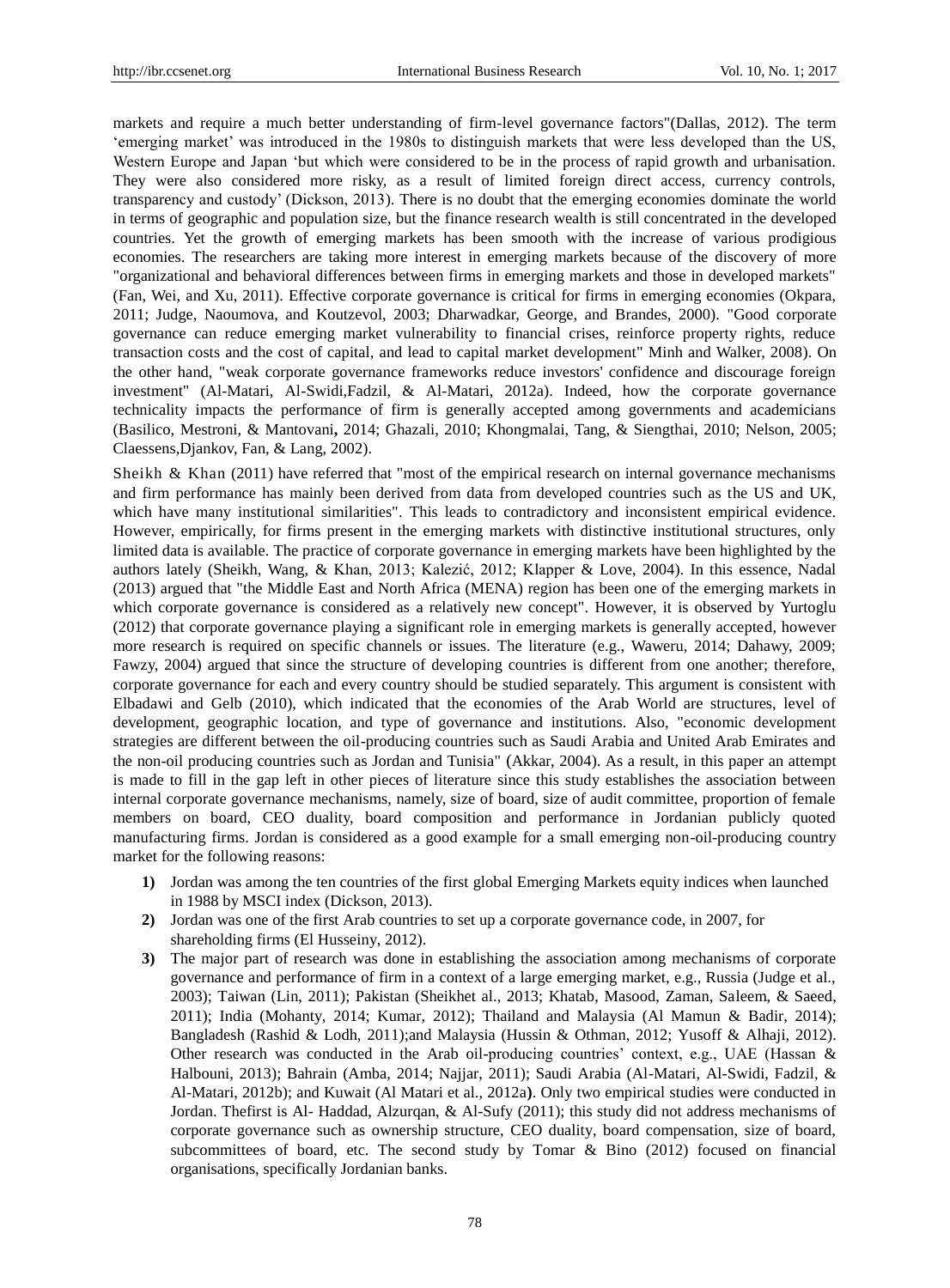**4)** As the World Bank classifies Jordan is comes as an upper-middle income country (World Bank, 2014).The Heritage Foundation founded an Index of Economic Freedom according to which Jordan has the 4<sup>th</sup>freest economy among the North Africa and Middle East region and in the world it has the 39<sup>th</sup> freest economy (The Heritage Foundation,2014). Also, in the 2014 Global Competitiveness Index (GCI), Jordan was ranked  $64^{th}$  out of 144 countries and ranked as the  $42^{nd}$ best innovation in the world (World Economic Forum, 2014). Jordan ranked  $42<sup>nd</sup>$  on the 2013 Global Retail Development Index, which lists the retail markets of the world that are most popular and attractive (Globalization, 2013).

## **2. Review of Literature and Development of Hypothesis**

## *2.1 Corporate Governance and Firm Performance*

"Since the early work of Berle and Means in 1932, a number of theories have been developed on corporate governance concerning its nature and significance, such as agency theory, stewardship theory and stakeholders' theory, of which agency theory has had the greatest influence" (Fanta, Kemal, & Waka, 2013; Alipour, 2013). Agency theory suggests opportunistic behaviour, that is, "the aim of managers is maximization of their own expected interests and they have sufficient resources to do so" (McCullers & Schroeder, 1982:p.13).Tornyeva & Wereko (2012) stated that "the investors have funds to invest, but because of some constraints, such as inadequate expertise to manage their investment, they employ managers to do that for their benefit".Therefore, among stakeholders and managers a conflict of interest exists (Chaghadari, 2011; Leeand Chen, 2011). "One of the theoretical principles underlining the issue of corporate governance is the agency theory developed by Jensen & Meckling (1976) resulting out of the separation of ownership and control" Tornyeva & Wereko, 2012).According to Kawira (2012), "the agency theory is concerned with analysing and resolving problems that occur in the relationship between the principal (the owner) and their agents (the management)". Consequently, agency theory suggests that implementing an appropriate governance structure by adopting mechanism of corporate governance could result in a reduction in these disagreements by examining of performance of managers and lining up the targets of management compliant with stakeholders' objectives (Chaghadari, 2011; Fama & Jensen, 1983; Jensen & Meckling, 1976; Tomar & Bino, 2012; Waweru, 2014).

Various corporate governance definitions are being proposed in current business literature (Jamali, Hallal, & Abdallah, 2010).Shleifer & Vishny (1997) in their study propose the definition of corporate governance, "as a way in which suppliers of finance to corporations assure themselves of getting a return on their investment)". Kim (2006) argued that "corporate governance refers to the rules and standards that define the relationship between company management and stakeholders associated with the company: employees, suppliers, lenders, creditors, consumers, shareholders and bondholders". A broad definition for corporate governance is given by Brickley & Zimmerman (2010). According to them "corporate governance is the system of laws, regulations, institutions, markets, contracts, and corporate policies and procedures; these procedures include the internal control system, policy manuals, and budgets, which direct and influence the actions of the top level decision-makers in the corporation". As explained by the OECD (2004):"Corporate governance can be taken as a set of relationships between a company's management, its board, its shareholders, and other stakeholders. Corporate governance also provides the structure through which the objectives of the company are set, and the means of attaining those objectives and monitoring the performance are determined. Good corporate governance should provide proper incentives for the board and management to pursue objectives that are in the interests of the company and shareholders and should facilitate effective monitoring, as a result, the cost of capital is lower and firms are encouraged to use resources more efficiently, thereby underpinning growth".

In fact, Yusoff & Alhaji (2012) referred that "the need for good governance is emphasised by all reforms and standards developed not only at the country level but also at an international level (e.g., OECD Code, the Sarbanes-Oxley Act in the US, and the Combined Code in the UK)". In general, all definitions emphasized the corporate governance significance separately for those who own and those who control (Epps & Cereola, 2008). Also, the general welfare of the community is promoted by good corporate governance and should be of interest to the stakeholders (Aboagye & Otieku, 2010). The literature (e.g.,Chung, Wright, & Kedia, 2003; Fernandes, 2008; Bhagat & Bolton, 2008; Mukhopadhyay, Mallik, & Dhamodiwala, 2012; Hassan & Halbouni, 2013) argued that well-governed firms improved organisational performance in both developed and emerging markets. This includes a resources allocated in a better way, improved set of investments, lesser cost of capital, higher financial performance, such as higher return on investment, reducing share price volatility, higher profitability and improved economic added value. However, though a common opinion is that the mechanisms of corporate governance positively impact performance of firm (Nelson, 2005; Dehaene, De Vuyst, & Ooghe,, 2010; Stanwick & Stanwick, 1998; Katragadda, 2013; Hassan & Halbouni, 2013), there is no consensus about this relationship, because prior research showed inconsistencies between results in both developed and emerging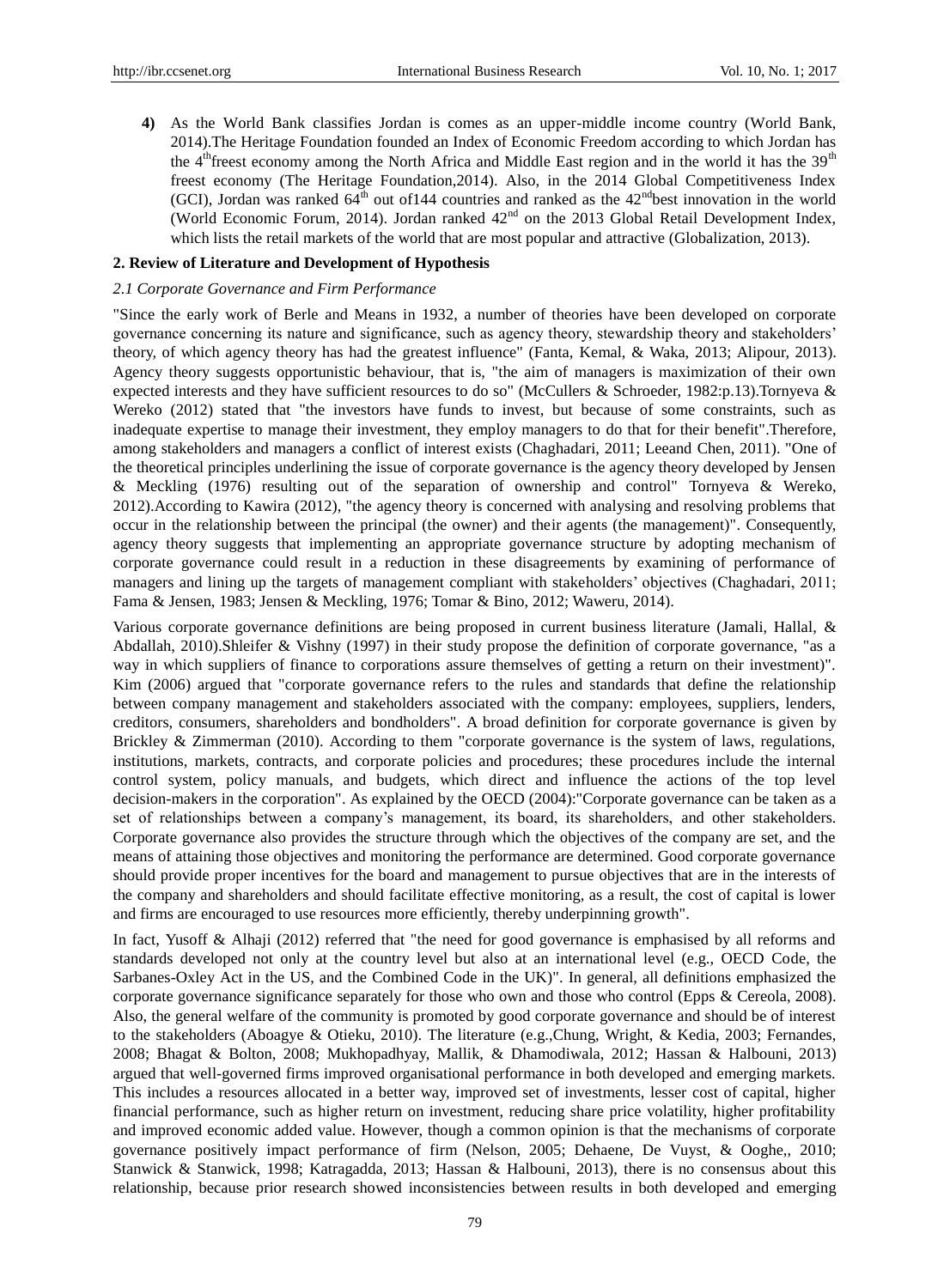markets. For instance, previous researches (e.g., Nyamongo & Temesgen, 2013; Tornyeva & Wereko, 2012; Kowalewski, 2012; Ehikioya, 2009; Klapper & Love, 2004; Dehaene et. al., 2001) have reported positive relationships among mechanism of corporate governance and performance of firms. A few other researches (e.g.,Onakoya, Ofoegbu, & Fasanya, 2012; Bauer, Guenster, & Otten, 2004) showed a negative relationship. Alternatively, various studies did not yield any relationship between these two variables (e.g., Lamport, Latona, Seetanah, & Sannassee, 2012; Singh & Davidson, 2003; Labelle, 2002).

## *2.2 The Size of Board and Performance of Firm*

For the purpose of checking the performance of managers and reducing agency problems essential for managing any organization an important mechanism is the board of directors (Hassan & Halbouni, 2013; Nyamongo & Temesgen, 2013; Li, Pike, & Haniffa, 2008; Cerbioni & Parbonetti, 2007).The empirical evidence indicates that board plays a significant part in management of the firm and related activities of it. Nevertheless, no consensus is found regarding the board size or whether what size board is better: larger or smaller (Ehikioya, 2009; Haniffa & Hudaib, 2006). However, the literature has provided two different views regarding the relationship type found among size of board and performance of firm. The first and widely believed view is that a limited board size improves firm performance (Cerbioni & Parbonetti, 2007; Nyamongo & Temesgen, 2013; Lipton & Lorsch, 1992; Jensen, 1993; Yermack, 1996). It is proposed by Lipton and Lorsch (1992) study that in order to enhance firm performance, the ideal size of board is between seven to nine persons. This will "ensure better coordination and accountability, reduce the free riding problem, and faster decision-making" (Tornyeva & Wereko, 2012).According to Jensen (1993), companies with a large-sized board tend to be less effective. Thus, it is better to have small boards, where having larger boards may be unproductive and the chairman of board might dominate in that case (Jensen, 1993). Several empirical studies support this view, in both developed and emerging markets, which reported that size of board and performance of firm are negatively associated(e.g., Gill & Obradovich, 2012; Nyamongo & Temesgen, 2013; Vo & Phan, 2013; O'Connell & Cramer,2010; Wu et al., 2009; Bennedsen, Kongsted, & Nielsen, 2008; Yermack, 1996). The second view sees that the larger boards may benefit some firms in many ways, by providing them with a variety of people which aids in reducing environmental uncertainty and securing critical resources (Haniffa & Hudaib, 2006; Goodstein et al., 1994). A varied range of expertise could be found in bigger boards which aids in monitoring the management's action efficiently (Beasley, 1996; Waweru, 2014; Karamanou & Vafeas, 2005) Jensen & Meckling (1976) argued that bigger-sized boards reduce the cost of agency that results from management's low performance and this leads in achieving improved financial results. The following hypothesis will be tested, in light of the theoretical discussion above:

H1: The association between size of board and performance of firm is negative.

## *2.3 CEO Duality*

Founded on the perspective of agency, CEO responsibilities should be distinguished from that of chairman which is a significant mechanism of internal governance (Judge et al., 2003; Chaghadari, 2011). When there is no separation; a situation known as 'CEO duality', there will be a higher agency problem, because the CEO will command the people who are responsible for checking and analyzing his performance (Chaghadari, 2011; Judge et al., 2003; Yermack, 1996). Based on agency theory, the differentiation can helping management's dominance reduction over the board and strengthen the board, which enables it to monitor management effectively (Hassan & Halbouni, 2013**;** Cerbioni & Parbonetti, 2007; Van den Berghe & Levrau, 2004**).**Therefore, it is suggested by agency theory that duality of CEO and both of performance of firmand enhancement of the firm value are negatively associated (Boyd, 1995; Alexander, Fennell, & Halpern, 1993). However, the empirical studies givea mixed result on this issue ofCEO duality and its association with performance of firm. For example, certain studies like Dehaene et al. (2001) report a positive relationship. Other studies (e.g., Chaghadari, 2011; Ehikioya, 2009; Bhagat & Bolton, 2008; Feng,Ghosh, & Sirmans, 2005) yielded a negative relationship. Studies such as Nyamongo & Temesgen(2013), Jackling & Johl (2009), & Brickley, Coles & Jarrell (1997) did not find any relationship. We test the hypothesis below, in light of the above theoretical discussion:

H2: The relationship between CEO duality and performance of firm is negative.

### *2.4 Size of Audit Committee Its Relation with Performance of Firm*

The size of audit committee is taken as a very significant mechanism in corporate governance. According to Al-Matari et al (2012b), "an audit committee refers to people who are generally responsible to oversee the financial reporting and communication within the firm". "The primary objective of the audit committee is reviewing the financial information that will be provided to the shareholders and other stakeholders, the systems of internal controls, which management and the board of directors have established, and all audit processes"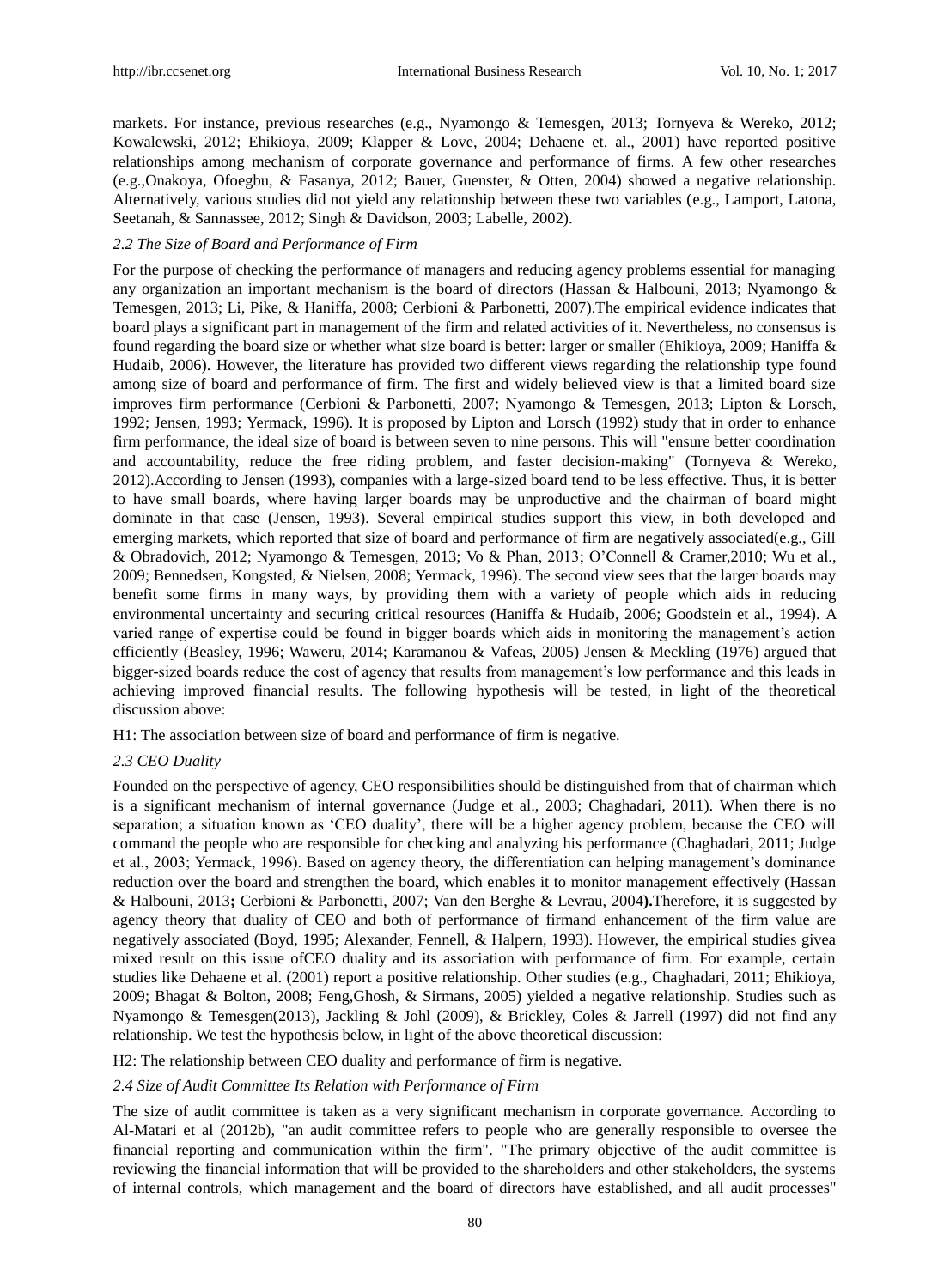(Bean, 1999). Accordingly, "the audit committee plays an important role in the credibility of financial information produced by the firm and to increase public confidence in the financial statements" (Tornyeva & Wereko, 2012). It is indicated by the literatures like Kajol (2008) and Anderson, Mansi, and Reeb (2004), that the larger the audit committee and as its number of members increases, more experts are available to look over the internal controls of financial and accounting processes, bringing greater transparency to creditors and shareholders, positively impacting financial performance of the firm(Anderson et al., 2004).However, empirical studies, relating to the audit committee size and performance of firm relationship, have provided mixed results. In this essence, a positive relationship is reported by some empirical studies, e.g., Tunisian companies (Bouaziz, 2012); the insurance sector in Ghana (Tornyeva & Wereko, 2012); Kuwaiti companies (Al-Matari et al., 2012a); and companies from four African countries, to be precise South Africa, Ghana, Kenya and Nigeria (Kyereboah-Coleman, 2007). Other studies reported a negative relationship, e.g., Italian banking groups (Romano, Ferretti, & Rigolini, 2012). Whilein Nigerian manufacturing companies no association was established by Aanu, Odianonsen, & Foyeke, (2014). The hypothesis below will be tested, in light of the above theoretical discussion:

H3: The relationship between size of audit committee and performance of firm is negative.

## *2.5 Board Composition (Non-executive Directors)*

The ratio of independent non-executive directors on the board who have no affiliation, for the purpose of management's inspection are referred to by the board composition mechanism (Rashid & Lodh, 2011; Uadiale, 2010; Clifford & Evans, 1997). The high number of outside directors is there with the purpose of making sure that managers are answerable to the shareholders, which is more likely to enhance performance, to have more power over the self-interested managers and to decrease financial fraud and protect the interests of shareholders (Waweru, 2014; Romano & Guerrini, 2012). In this essence, it is argued that the outside directors' percentage in board affects the performance of firm (Ramdani & Van, 2009). Also, O'Sullivan and Wong (1999) stated that effective monitoring by outside non-executive directors will lead to improve performance of firm. As the agency theory states, more effective monitoring is done by outside directors regarding the management's actions since they are not related to the managers of the firm (Fama & Jensen, 1983).However, the prior studies that are done in order find what association is there among the composition of board and performance of firm give mixed conclusions. For instance, some studies like the Coles et al., (2001), Bhagat & Black, (1999), and Yermack, (1996) reported a negative relationship. Other studies (e.g., Tomar & Bino, 2012; Jacklingand Johl, 2009; Kyereboah-Coleman & Biekpe, 2006; Dehaene et. al., 2001) established that the relationship is positive and no relationship has been founded by some studies (e.g., Fosberg, 1989; Hermalin & Weisbach, 1991; Vegas & Theordorou, 1998). The following hypothesis will be tested, in the light of above discussion:

H4: A relationship between board composition and performance of firm is positive.

## *2.6 Female Board Members and Performance of Firm*

Females' being part of the corporate boards of directors is gender diversity is and reflects a diversified characteristic of this board which is thought as a tool that will enhance the variety of board (Dutta & Bose, 2006). This variety facilitates the development and evaluation of solutions to complex problems, because it includes a greater knowledge base **(**Francoeur, Labelle, & Sinclair-Desgagne, 2008). Also, this variety will provide firms with more valuable external resources (Hillman, Cannella, & Harris, 2000). It has been argued that women have essential qualities that are needed for good governance, since women are generally more meticulous, decent at decision-making, polished in accounting and finance and risk adverse (Azmi & Barrett, 2013). It is observed by Carter, D'Souza, Simkins, & Simpson (2010) a unique information set is generated by gender diversification on board and result in better corporate governance. Virtanen (2012) and Adams and Ferreira (2009) are of the opinion that with women part of the boards, there are fewer attendance problems, more active monitoring and they showed more active participation and made more use of power as compared to their male counterparts. Smith, Smith, & Verner (2006) suggest three reasons for the importance of females on a board. Firstly, female board directors are able to understand the market better than male members, which lead to better knowledge and thereby decision-making of better quality. Secondly, if the board has more gender variation it would be good for the firm's public image, and this will lead to improved firm performance. Thirdly, when females on boards are appointed to particular executive positions, this will positively affect environmental awareness of board members. It is concluded by the study of Bart and McQueen (2013) that "females on boards are significantly better than males in decision-making because of their complex moral reasoning (CMR) abilities". They also added that "CMR involves acknowledging and considering the rights of others in the pursuit of fairness by using asocial cooperation and consensus building approach that is consistently applied in a non-arbitrary fashion. The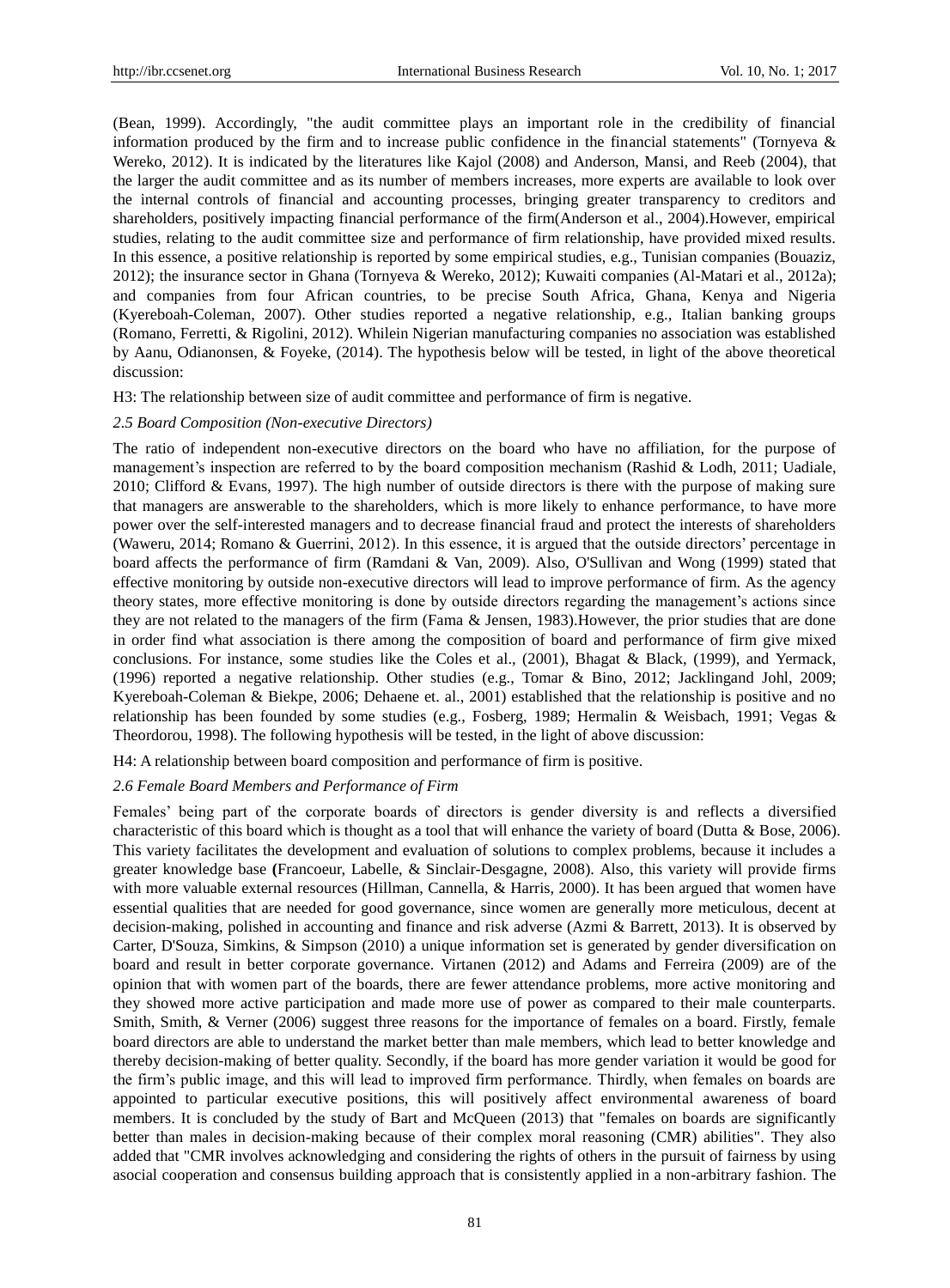dramatic importance of this is highlighted when one considers that the role of directors is solely to make decisions or, more precisely, to help the board make decisions".There is theoretical agreement among scholars that supporting women on boards contributes to improved firm performance (Dang, Nguyen, & Chi Vo, 2013). However, with regards to the gender variety on board and performance of firm, relationship, the results provided by empirical studies are inconsistent. For instance, a positive relationship is concluded by numerous empirical studies, e.g.; Italy (Romano et al., 2012); Spain (Campbell & Mı´nguez-Vera, 2008) and the Netherlands (Lückerath-Rovers, 2013). The other researchers concluded that relationship does not exist between female board proportion and firm performance, e.g., Nordic countries and Germany (Rose, Munch-Madsen, & Funce, 2013); the USA (Horváth & Spirollari, 2012); Pakistan (Yasser, 2012); and UK (Haslam, Ryan, Trojanowski, & Atkins, 2010). Nevertheless, a few studies do report a negative relationship as well. For example, Norwegian non-financial firms were investigated by Bøhren and Strøm (2007); their conclusion was that gender diversity in board and performance of firm are significantly negatively related. A study by Shrader, Blackburn, and Iles (1997), in the same line done on US firms, also concluded that percentage of women on board and firm performance are negatively related. The following hypothesis will be tested, in light of the above theoretical discussion:

H5: The relationship between proportion of female board members and performance of firm is positive.

# **3. Dependent Variable (Firm Performance)**

The dependent variable in our analysis is the firm performance and its calculation are done using return on assets (ROA) and Tobin's Q (Q-Ratio). The two measures were used for such a purpose in the previous literature (e.g., Gama & Rodrigues, 2013; Kowalewski, 2012; Kyereboah-Coleman, 2007; Klapper & Love, 2004). Accounting10based the capacity of the company's asset ofproducingprofits is ROA and it is taken as a reliable profitability ratio (Romano et al., 2012; Hussin & Othman, 2012). A market-based measure, Tobin's Q, gives a good approximation for the intangible assets value, for instance quality managers, goodwill, growth opportunities and market power (Hassan & Halbouni, 2013; Gani & Jermias, 2006).

# **4. Control Variables**

# *4.1 Firm Size*

Dunerv and Kim (2005) study shows that larger the firm size, in general, would have more financial and human resources that enable them to effectively implement higher-level corporate governance mechanisms. Large sized firms have more diversified capabilities, greater capacity to produce internal funds, can attain economies of scale and have a broader scope, and performance of firm is positively impacted by this (Sheikh et al., 2013; Short & Keasey, 1999; Majumdar & Chhibber, 1999). The studies of Waweru (2014), Vaona and Pianta (2008) found that between size of firm and financial performance a relationship exists and the quality of corporate governance is positively impacted by this. Empirical studies, such as Sheikh et al. (2013) and Ehikioya (2009), reported thatsize of firm and financial performance are positively related. However, contrary to this, the study of Ghazali (2010) reported a negative relationship between them.

## *4.2 Leverage*

Since debt affects the firms' financial performance, it becomes necessary to use leverageas a control variable (Kyereboah-Coleman & Biekpe, 2006; Al-Matari et al., 2012b). According to Anandet al. (2006), a crucial reason for adoption of corporate governance practices of high-quality by the firms, is that they need the external financing. Taking monetary loan in order to invest in securities, besides the money that the shareholders contribute is Leverage (Amba, 2014). A positive relationship was found by Khatab et al. (2011) and Brown and Caylor (2006) between leverage and corporate governance quality. However, contrary to this, Al-Matari et al., (2012b) and Majumdar & Chhibber (1999) established that leverage and performance of firm are negatively associated with one another.

## **5. Methodology**

## *5.1 Sample*

To investigate how do mechanisms of corporate governance affect the performance of firm is the objective of current study. In order to accomplish this, the Jordanian manufacturing firms that are part of the Amman Stock Exchange (ASE) were selected for this study, as a sample. Due to missing information or insufficient data necessary to conduct this research, 66 firms out of 69 firms, which represents (95.6%) of Jordanian manufacturing firms, were considered for the final analysis. Annual reports as well as the financial statements developed annually for the firm were used for gathering of the data. A five-year period data from 2008 to 2012 was collected. Thus, the panel data of 66 manufacturing firms for five years led to 330 observations. The sample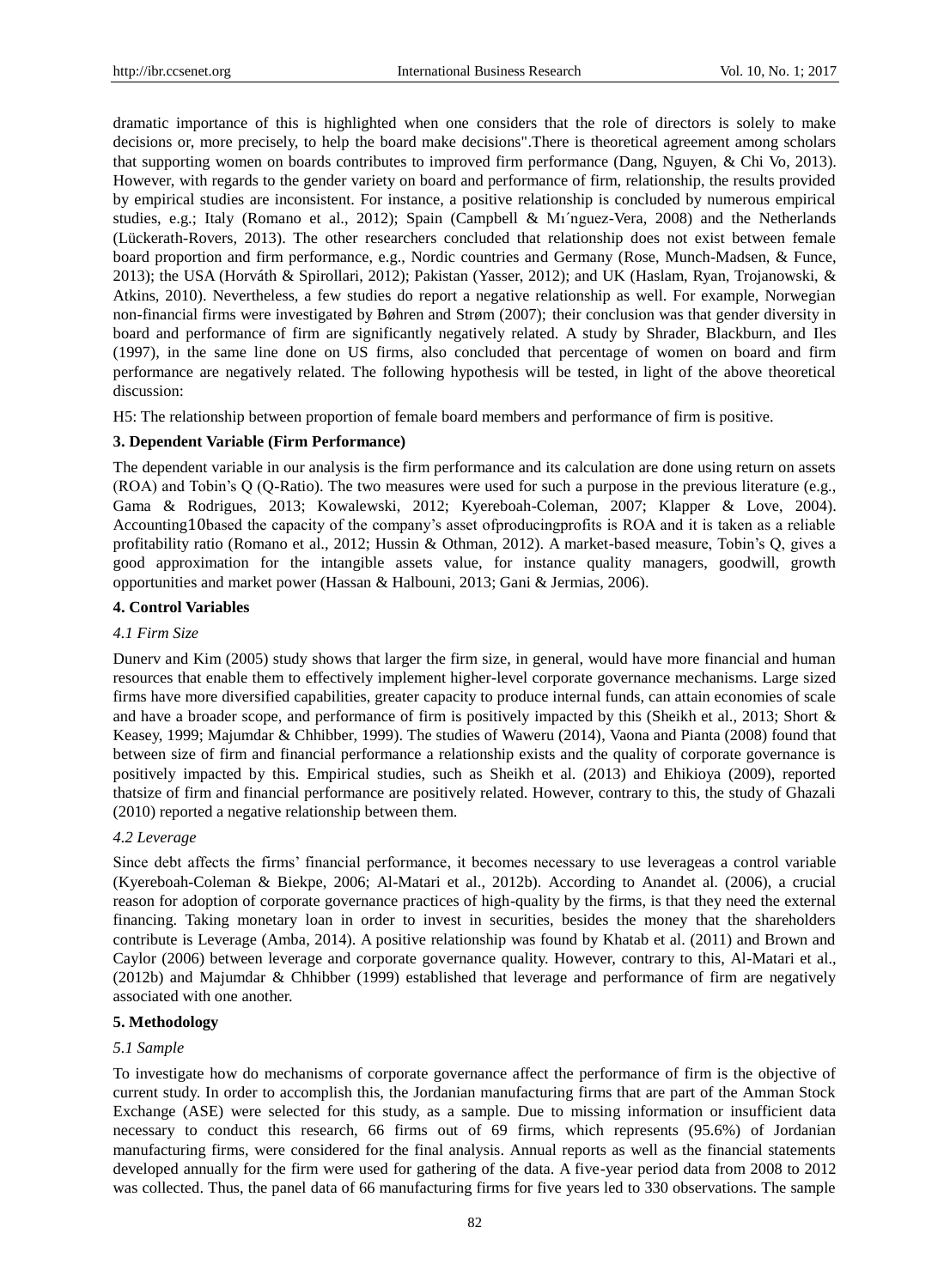firms related to eleven industry classifications, namely: mining and extraction, paper and cartons, food and beverages, chemical, pharmaceutical and medical industries, printing and packaging, textiles, leathers and clothing, tobacco and cigarettes, glass and ceramic, electrical, and engineering and construction. Table 1 shows the CEO duality frequency statistics, and Table 2 shows audit committee, outsider board members and board size means. It is worthwhile to indicate that just four females were represented on boards in our sample firms.

Table 1. CEO duality frequency statistics

| <b>Sector</b>                         | <b>CEO</b> (duality)      |                       |  |  |
|---------------------------------------|---------------------------|-----------------------|--|--|
|                                       | <b>CEO</b> (not Chairman) | <b>CEO</b> (Chairman) |  |  |
| Mining and Extraction Industries      |                           |                       |  |  |
| Paper and Carton Industries           |                           |                       |  |  |
| Food and Beverages                    |                           |                       |  |  |
| Chemical Industries                   |                           |                       |  |  |
| Pharmaceutical and Medical Industries |                           |                       |  |  |
| Printing and Packaging                |                           |                       |  |  |
| Textiles, Leathers and Clothing       |                           |                       |  |  |
| Tobacco and Cigarettes                |                           |                       |  |  |
| Glass and Ceramic Industries          |                           |                       |  |  |
| Electrical Industries                 |                           |                       |  |  |
| <b>Engineering and Construction</b>   |                           |                       |  |  |
| <b>Total</b>                          |                           |                       |  |  |

Table 2. Audit committee, outsider board members and board size means

|                                       | <b>Audit committee</b> | <b>Outsider board members</b> | <b>Board number</b> |
|---------------------------------------|------------------------|-------------------------------|---------------------|
| <b>Sector</b>                         | Mean                   | Mean                          | Mean                |
| Mining and Extraction Industries      |                        | 3.090                         | 9.181               |
| Paper and Carton Industries           | 3.8                    | 1.8                           | 8.6                 |
| Food and Beverages                    | 3.909                  | 1.909                         | 8.636               |
| Chemical Industries                   | 3.7                    | 2.4                           | 7.8                 |
| Pharmaceutical and Medical Industries | 2.8                    | 2.4                           | 8.2                 |
| Printing and Packaging                | 4.5                    | 3                             | 12                  |
| Textiles, Leathers and Clothing       | 3.6                    | 2.8                           | 8.6                 |
| Tobacco and Cigarettes                |                        |                               | 9                   |
| Glass and Ceramic Industries          |                        |                               | 10.5                |
| Electrical Industries                 | 3.333                  |                               | 8.333               |
| <b>Engineering and Construction</b>   | 3.833                  | 3.166                         | 9.333               |

*5.2 Statistical Analysis*

In order to test the research hypotheses developed in the above section, regression analysis technique was employed. The regression analysis techniques is one of the key statistical process that is used for estimating the relationships between the several independent or predictor variables (female board members proportion, board composition, audit committee size, size of board and CEO duality)and a dependent or criterion variable (performance of firm, that was calculated using Tobin's Q [Q-Ratio] and return on assets [ROA]), for the purpose of regression analysis there were two control variables present as well (i.e. Leverage & firm size). These variables' measurements will appear in next sub-section.

### *5.3 Variables and Measurements*

The independent variables, in this study, are the dimensions of the corporate governance. These variables include size of board, size of audit committee, proportion of female members on board, CEO duality and board composition. The entire board members number is the Board size (Al Mamun & Badir, 2014; Vo & Phan, 2013; Hassan & Halbouni, 2013; Horváth & Spirollari, 2012; Romano et al., 2012; Koufopoulos, Lagoudis, Theotokas, & Syriopoulos, 2010; Haniffa & Hudaib, 2006; Yermack, 1996). The ratio of the outside directors on board to the total number of board directors of firms is the board composition is (Al Mamun & Badir, 2014; Agrawal & Knoeber, 1996; Al-Matari et al., 2012b; Koufopoulos et al., 2010 & Romano et al., 2012). Board female participation is the female members on board divided by the total number of members of board (Al Mamun & Badir, 2014; Vo & Phan, 2013; Horváthand Spirollari, 2012; Campbell & Mı´nguez-Vera, 2008). The size of audit committee is the total number of members present in the audit committee (Al-Matari et al., 2012b; Bouaziz, 2012; Anderson et al., 2004). A dummy variable is used to represent CEO duality, the value of this is '1', given that the chairman of the board and CEO are the same one person, and the value equals '0', if this is not true (Al Mamun & Badir, 2014; Hassan & Halbouni, 2013; Sheikh et al., 2013;Haniffa & Hudaib; 2006; Daily & Dalton, 1997). The Control variables: size of firm calculation is done using natural logarithm of the total assets (Gama & Rodrigues, 2013; Romano et al., 2012; Hussin & Othman, 2012).Consistent with Hussin & Othman (2012), and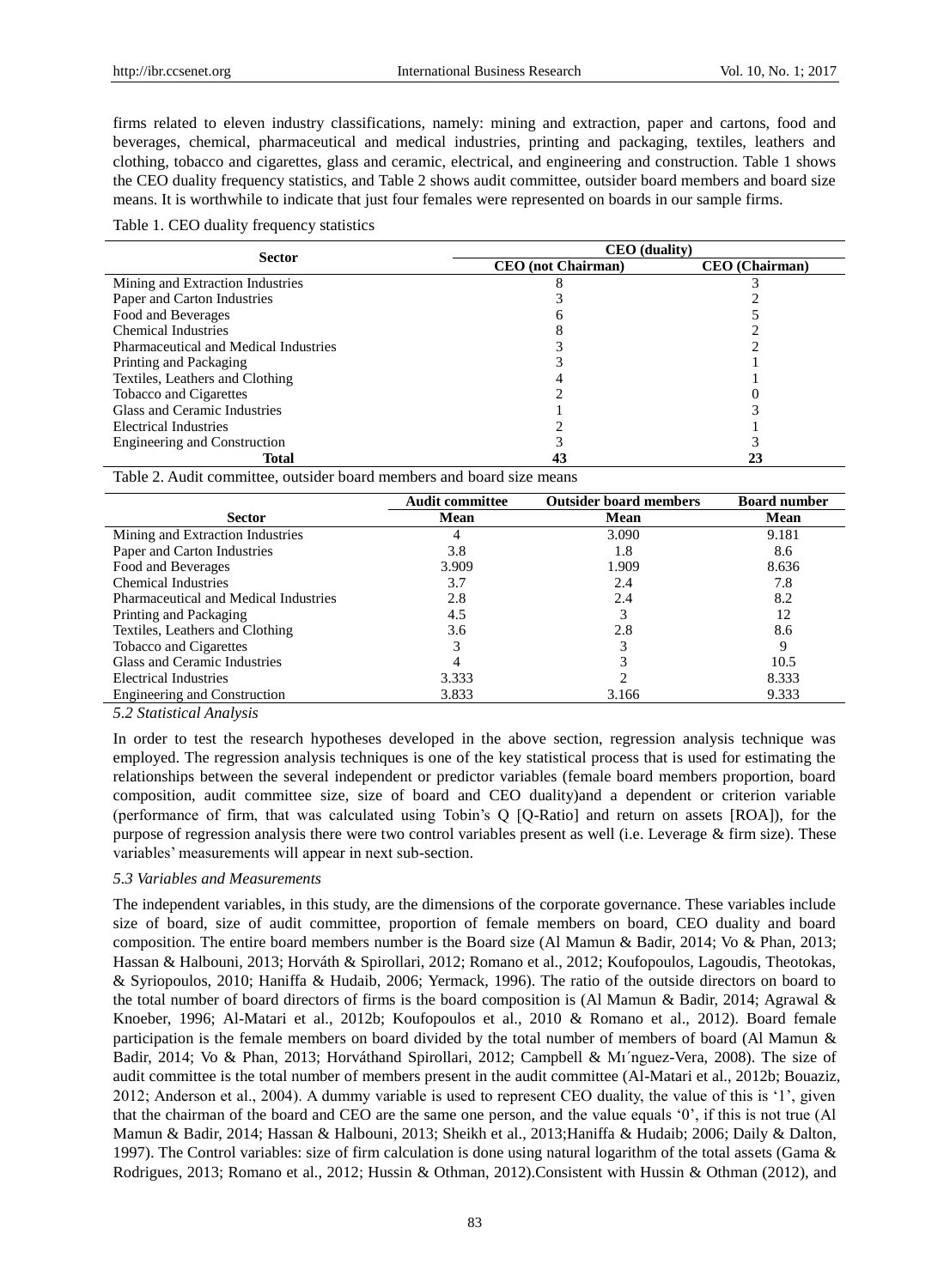leverage computation employs long-term debt divided by the total assets. Performance indicators: ROI is calculated by net income divided by total assets (Hassan & Halbouni, 2013; Valenti, Luce, & Mayfield, 2011; Chaghadari, 2011). Tobin-Q calculation is done by dividing company's market value by the assets of firms' replacement value (Gama & Rodrigues, 2013; Ghazali, 2010; Gani & Jermias, 2006).

### **6. Research Findings**

Based on analysis of data, the correlation matrix given in Table 3illustratesthe control variables (leverage & size of firm) and the dependent variables (i.e. Tobin's  $Q \& ROA$ ) correlation. In specific, the size of company shows a positive ( $r= 0.321$ ) and a significant ( $p= 0.009$ ) correlation with Tobin's Q and a positive ( $r= 0.258$ ) and significant ( $p= 0.037$ ) correlation with ROA. The other control variable, leverage, has significant correlations with ROA ( $p= 0.041$ ) ( $r= 0.198$ ).

Table 3. Correlation matrix: control variables (leverage and size of firm) and the dependent variables (ROA & Tobin's Q) correlated

|              |                                                            | <b>Company Size</b> | Leverage | <b>ROA</b>           | Tobin's O |
|--------------|------------------------------------------------------------|---------------------|----------|----------------------|-----------|
| Company Size | <b>Pearson Correlation</b>                                 |                     | .117     | $.258*$              | $.321$ ** |
|              | $Sig. (2-tailed)$                                          |                     | .350     | .037                 | .009      |
|              | N                                                          | 66                  | 66       | 66                   | 66        |
| Leverage     | <b>Pearson Correlation</b>                                 | .117                |          | $-.198$ <sup>*</sup> | $-.076$   |
|              | $Sig. (2-tailed)$                                          | .350                |          | .041                 | .545      |
|              | N                                                          | 66                  | 66       | 66                   | 66        |
|              | $*$ Correlation is significant at the 0.05 level $(2 \nta$ |                     |          |                      |           |

*\* Correlation is significant at the 0.05 level (2-tailed).*

*\*\* Correlation is significant at the 0.01 level (2-tailed).*

It can be deduced using the Table 4 results that the control variables explain 6.7% (*p*= 0.114) of ROA, whereas the board size explains 6.4% ( $p= 0.129$ ). The value of standardised beta (b) shows that board size( $p=$ -0.036,b= -0.81) is related negatively with ROA which is statistically significant. Therefore, hypothesis H1 is accepted in this regard.

Table 4. Regression results of performance of firm (ROA) on size of board and control variables

| Dependent variable       | <b>Standardised Coefficients</b> | <b>Significance</b> |       |          |
|--------------------------|----------------------------------|---------------------|-------|----------|
|                          |                                  |                     |       |          |
| <b>ROA</b>               | step1                            | step2               | step1 | step2    |
| (Constant)               |                                  |                     | 0.045 | .030     |
| Company size             | .259                             | 0.342               | 0.038 | .012     |
| Leverage                 | $-.015$                          | $-0.042$            | 0.904 | .734     |
| Board size               |                                  | $-0.81$             |       | $-0.036$ |
| Change in $\mathbb{R}^2$ | .067                             | .064                | 0.114 | .129     |

The multiple regression analysis results show that the control variables explain 10.4% (*p*= 0.031) of Tobin's Q, whereas the board size explains 0.4% ( $p= 0.594$ ). The value of standardised beta (b) shows that board size ( $p=$ 0.570, b= 0.071) is related positively with Tobin's Q and the correlation is insignificant (see Table 5). Hence, we reject the hypothesis H1 due to this.

|  |  | Table 5. Regression results of firm performance (Tobin's Q) on size of board and control variables |  |  |  |  |
|--|--|----------------------------------------------------------------------------------------------------|--|--|--|--|
|  |  |                                                                                                    |  |  |  |  |

| Dependent variable       |         | <b>Standardized Coefficients</b> |       | <b>Significance</b> |  |
|--------------------------|---------|----------------------------------|-------|---------------------|--|
| Tobin's O                |         |                                  |       |                     |  |
|                          | step1   | step2                            | stepl | step2               |  |
| (Constant)               |         |                                  | .005  | .005                |  |
| Company size             | $-.316$ | $-.345$                          | .011  | .011                |  |
| Leverage                 | $-.039$ | $-.030$                          | .747  | .809                |  |
| Board size               |         | .071                             |       | .570                |  |
| change in $\mathbb{R}^2$ | .104    | .004                             |       | .594                |  |

The Table 6 results illustrate that 6.7% (*p*= 0.114) of ROA is explained by the control variables, whereas CEO duality explains 5.3% ( $p= 0.118$ ). The value of standardised beta (b) shows that CEO duality ( $p= 0.009$ ,  $b= -0.39$ ) is related negatively with ROA and relationship is statistically significant. Therefore, hypothesis H2 is accepted in this regard.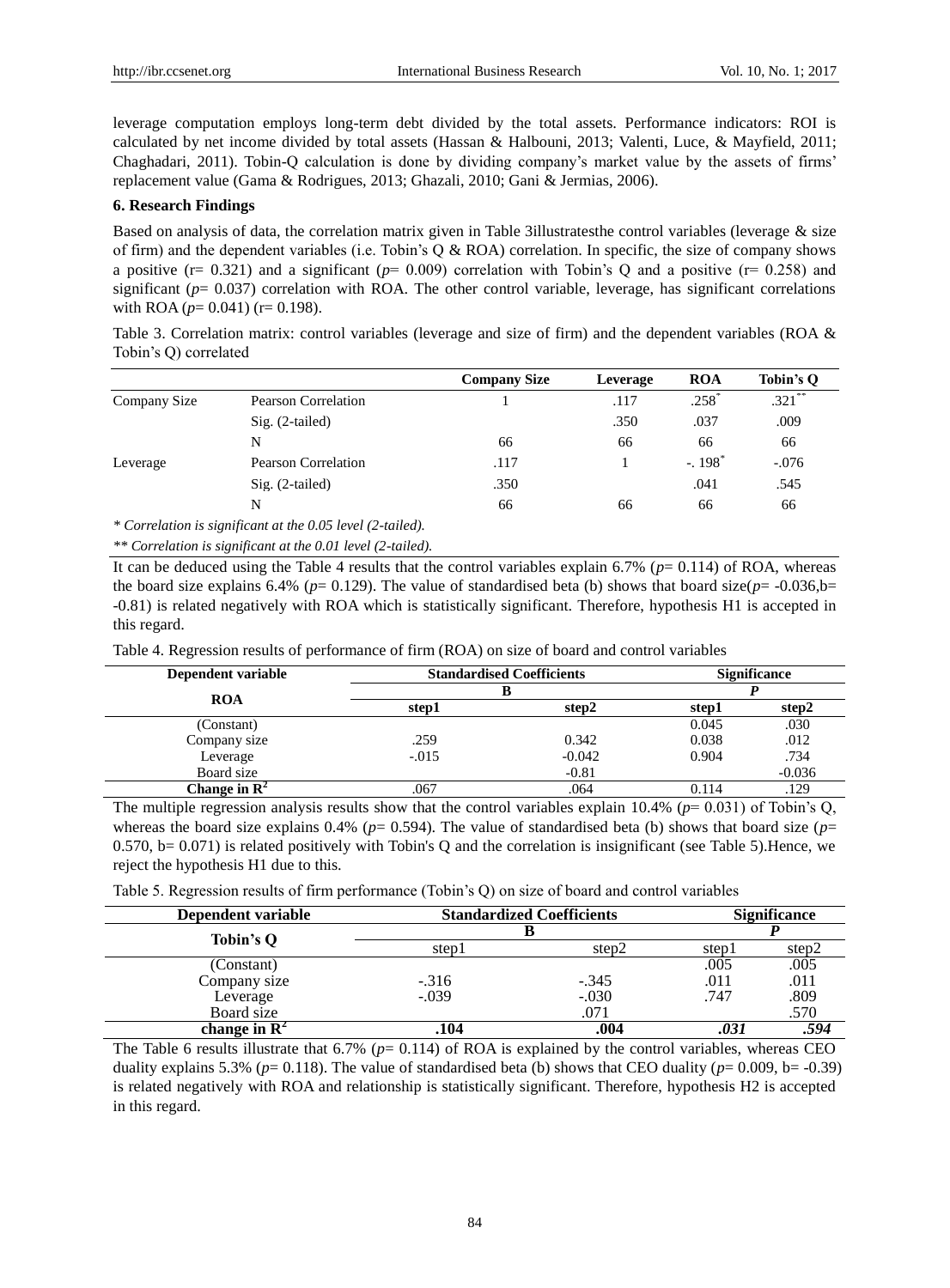Table 6. Results of regression performed for firm performance (ROA) on control variables and CEO duality

| Dependent variable           | <b>Standardised Coefficients</b> |         | <b>Significance</b> |       |
|------------------------------|----------------------------------|---------|---------------------|-------|
| <b>ROA</b>                   |                                  |         |                     |       |
|                              | step1                            | step2   | step1               | step2 |
| (Constant)                   |                                  |         | .045                | .050  |
| Company size                 | .259                             | .260    | .038                | .039  |
| Leverage                     | $-.015$                          | $-.022$ | .904                | .861  |
| CEO duality                  |                                  | $-0.39$ |                     | 0.009 |
| Change in R2 / Durbin-Watson | .067                             | .053    | .114                | .118  |

The analysis results show that the control variables explain  $10.4\%$  ( $p=0.031$ ) of Tobin's Q, whereas CEO duality explains 2.3% ( $p= 0.205$ ). The value of standardised beta (b) shows that CEO duality has ( $b= 0.153$ ,  $p= 0.205$ ) an insignificant positive relationship with Tobin's Q (Table 7). Hence, we reject the hypothesis H2 by looking at these results.

Table 7. Results of Regression of performance of firm (Tobin's Q) on control variables and CEO duality

| Dependent variable       | <b>Standardized Coefficients</b> |         | <b>Significance</b> |       |
|--------------------------|----------------------------------|---------|---------------------|-------|
|                          | В                                |         |                     |       |
| Tobin's O                | step1                            | step2   | step1               | step2 |
| (Constant)               |                                  |         | .005                | .006  |
| Company size             | $-.316$                          | $-.319$ | .011                | .010  |
| Leverage                 | $-.039$                          | $-.020$ | .747                | .868  |
| CEO duality              |                                  | .153    |                     | .205  |
| change in $\mathbb{R}^2$ | .104                             | .023    | .03.                | .205  |

The analysis indicates that CEO duality is related positively to Tobin's Q but it is statistically insignificant. Relationship between CEO duality and ROI, however, emerges to be negative.

The results presented in Table 8 show that the control variables explain 6.7% (*p*= 0.114) of ROA, whereas the size of an audit committee explains  $0.4\%$  ( $p= 0.595$ ). The value of standardised beta (b) shows that the audit committee size has ( $b= 0.067$ ,  $p= 0.595$ ) an insignificant positive relationship with ROA. Therefore, hypothesis H3 is rejected in this regard.

Table 8. Results of Regression of firm performance (ROA) on the audit committee size and control variables

| Dependent variable       | <b>Standardised Coefficients</b> |         | <b>Significance</b> |       |
|--------------------------|----------------------------------|---------|---------------------|-------|
|                          |                                  |         |                     |       |
| <b>ROA</b>               | step1                            | step2   | step1               | step2 |
| (Constant)               |                                  |         | .045                | .040  |
| Company size             | .259                             | .255    | .038                | .044  |
| Leverage                 | $-.015$                          | $-.003$ | .904                | .983  |
| Size of audit committee  |                                  | .067    |                     | .595  |
| Change in $\mathbf{R}^2$ | .067                             | .004    | .114                | .595  |

The regression analysis results show that the  $10.4\%$  ( $p= 0.031$ ) of Tobin's Q is explained by control variables, whereas the audit committee size explains  $0.2\%$  ( $p= 0.689$ ). The value of standardised beta (b) shows that the audit committee size has (b= 0.048, *p*= 0.698) an insignificant positive relationship with Tobin's Q ( see Table 9 below). Hence we reject hypothesis H3 due to this.

Table 9. Results of regression performed for performance of firm (Tobin's Q) on the size of audit committee and control variables

|                          |         | <b>Standardized</b> |       |                     |  |  |
|--------------------------|---------|---------------------|-------|---------------------|--|--|
| Dependent variable       |         | <b>Coefficients</b> |       | <b>Significance</b> |  |  |
|                          |         |                     |       |                     |  |  |
| Tobin's Q                | step1   | step2               | step1 | step2               |  |  |
| (Constant)               |         |                     | .005  | .010                |  |  |
| Company size             | $-316$  | $-319$              | .011  | .011                |  |  |
| Leverage                 | $-.039$ | $-.030$             | .747  | .806                |  |  |
| Size of audit committee  |         | .048                |       | .698                |  |  |
| change in $\mathbb{R}^2$ | .104    | .002                |       | .689                |  |  |

The results presented in Table 10 show that the control variables explain 6.7% ( $p= 0.114$ ) of ROA, whereas the non-executive directors explains 7.4% ( $p= 0.98$ ). The value of standardised beta (b) shows that size of board (b= 0.24,  $p = 0.042$ ) and ROA have a significant positive relationship. Therefore, hypothesis H4 is accepted in this regard.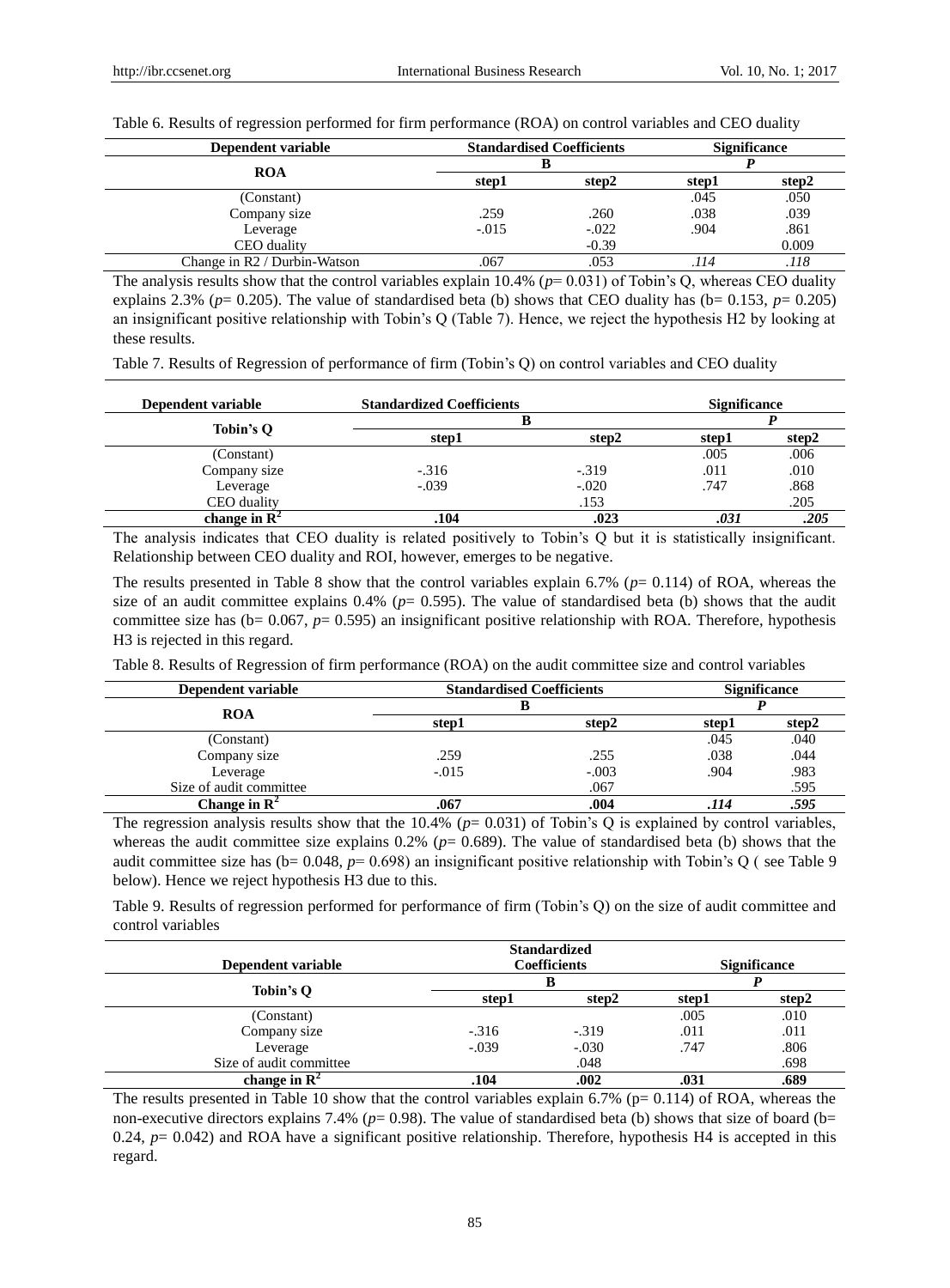| Dependent variable       |         | <b>Standardised Coefficients</b> |       | <b>Significance</b> |
|--------------------------|---------|----------------------------------|-------|---------------------|
|                          |         |                                  |       |                     |
| <b>ROA</b>               | step1   | step2                            | step1 | step2               |
| (Constant)               |         |                                  | 0.045 | .030                |
| Company size             | .259    | 0.342                            | 0.038 | .012                |
| Leverage                 | $-.015$ | $-0.042$                         | 0.904 | .734                |
| Non-executive directors  |         | 0.24                             |       | 0.042               |
| Change in $\mathbb{R}^2$ | .067    | .074                             | 0.114 | .98                 |

Table 10. Regression results of firm performance (ROA) on the non-executive directors proportion in board and control variables

The analysis results show that  $10.4\%$  (p= 0.031) of Tobin's Q can be described using the control variables, and only  $0.4\%$  ( $p=0.491$ ) is explained by proportion of non-executive directors. The value of standardised beta (b) shows that board size has ( $b= 0.048$ ,  $p= 0.698$ ) an insignificant positive relationship with Tobin's Q (see Table 11) below). Hence we reject hypothesis H4 in this regard.

Table 11. Regression results of firm performance (Tobin's Q) on the proportion of non-executive directors present on board and control variables

|                          |                     | <b>Standardized</b> |                     |       |
|--------------------------|---------------------|---------------------|---------------------|-------|
| Dependent variable       | <b>Coefficients</b> |                     | <b>Significance</b> |       |
| Tobin's Q                |                     |                     |                     |       |
|                          | step1               | step2               | step1               | step2 |
| (Constant)               |                     |                     | .005                | .010  |
| Company size             | $-.316$             | $-0.319$            | .011                | .011  |
| Leverage                 | $-.039$             | $-.030$             | .747                | .806  |
| Size of audit committee  |                     | .048                |                     | .698  |
| change in $\mathbb{R}^2$ | .104                | .004                |                     | .491  |

Table 12 finding illustrate that the control variables explain 6.7% ( $p= 0.114$ ) of ROA, whereas the size of an audit committee explains 0.01% (*p*= 0.986). The value of standardised beta (b) shows that the female board members proportion has  $(b= 0.063, p= 0.545)$  an insignificant positive relationship with ROA. Therefore, hypothesis H5 is rejected in this regard.

Table 12. Results of regression of performance of firm (ROA) on female board members proportion and control variables

| Dependent variable       | <b>Standardised Coefficients</b> |         | <b>Significance</b> |       |
|--------------------------|----------------------------------|---------|---------------------|-------|
| <b>ROA</b>               |                                  |         |                     |       |
|                          | step1                            | step2   | step1               | step2 |
| (Constant)               |                                  |         | 0.045               | .030  |
| Company size             | .259                             | .215    | 0.038               | .034  |
| Leverage                 | $-.015$                          | $-.004$ | 0.904               | .883  |
| Female board members     |                                  | .063    |                     | .545  |
| Change in $\mathbb{R}^2$ | .067                             | .001    | 0.114               | .986  |

The regression analysis results show that the 10.4% (p= 0.031) of Tobin's Q can be described using the control variables, and only  $0.5\%$  ( $p= 0.789$ ) is explained by proportion of female board members. The value of standardized beta (b) shows that the female board members proportion has  $(b= 0.153, p= 0.205)$  an insignificant positive relationship with Tobin's Q (Table 13). Hence we reject hypothesis H5 in this regard.

Table 13. Results of regression of performance of firm (Tobin's Q) on proportion of female board members and control variables

| Dependent variable       | <b>Standardized</b><br><b>Coefficients</b> |         | <b>Significance</b> |       |
|--------------------------|--------------------------------------------|---------|---------------------|-------|
| Tobin's Q                |                                            |         |                     |       |
|                          | step1                                      | step2   | step1               | step2 |
| (Constant)               |                                            |         | .005                | .006  |
| Company size             | $-.316$                                    | $-.319$ | .011                | .010  |
| Leverage                 | $-.039$                                    | $-.020$ | .747                | .868  |
| CEO duality              |                                            | .153    |                     | .205  |
| change in $\mathbb{R}^2$ | .104                                       | .050    | .031                | .789  |

**7. Discussion**

This study aims at investigating the relationship among the important mechanisms governing the corporate governance (namely, size of board, size of audit committee, proportion of female members on board, CEO duality and board composition) and performance of firm. Certain new evidences are revealed from this study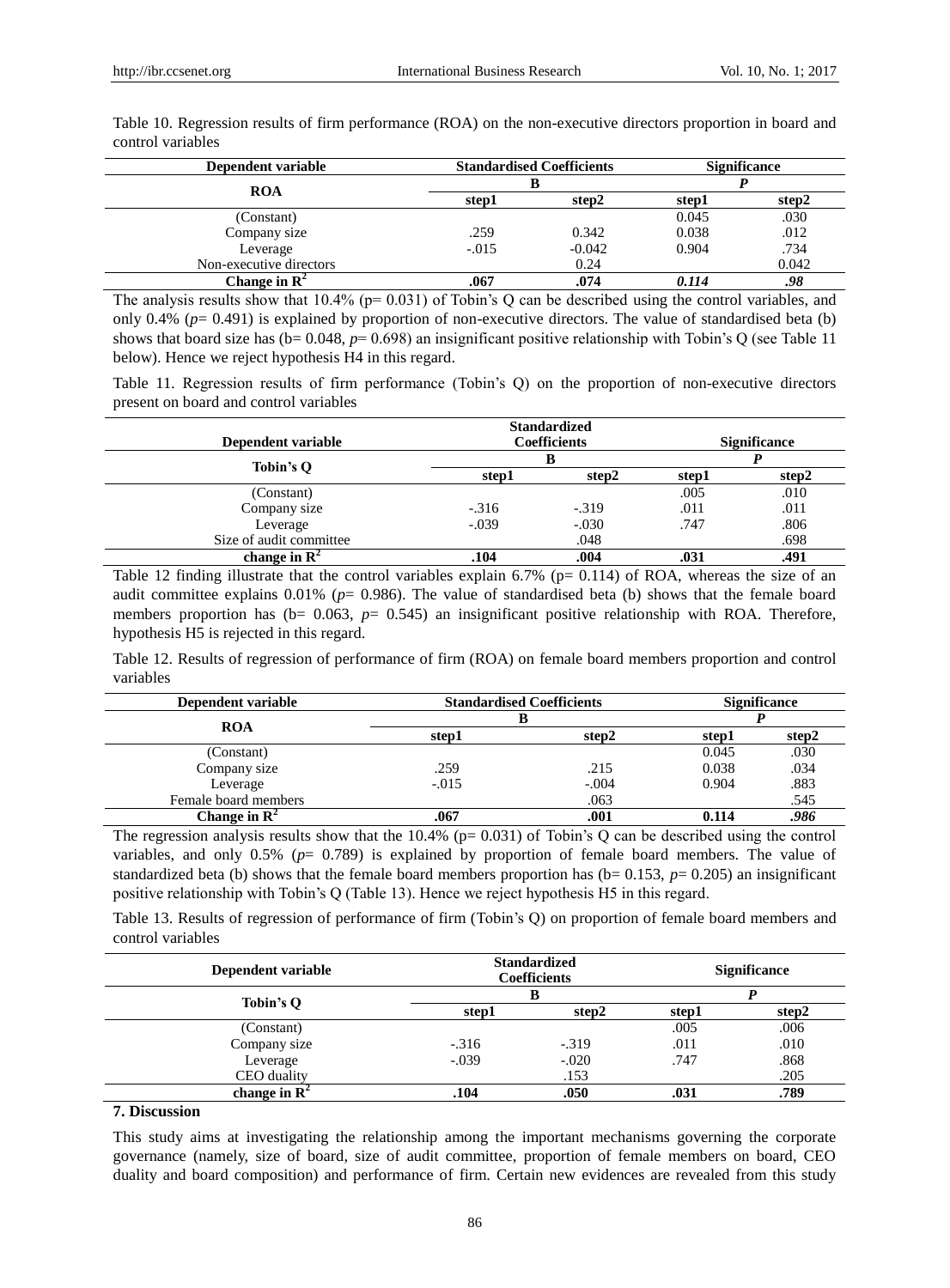based on the research findings here. It is also shown by these findings that size of firm is positively associated with performance of firm. This study's findings and conclusions of other studies, namely Al-Matari et al. (2012b), Ehikioya (2009) and Sheikh et al. (2013) are consistent. This indicates that larger firms have more financial and human resources, more capacity to generate internal funds, greater variety of capabilities and are more diversified. Also, a positive impact on firm performance is achieved since they have more ability to get economies of scale. The performance of firm and leverage is negatively associated and conclusions of other studies such as Amba (2014), Brown & Caylor (2006) & Khatab et al. (2011) are consistent with this. This result could be explained by the scenario in which high debts are faced by the firms; because of increasing their operations' cost, they pay higher interest rates in an effort to fulfill their commitments (Al-Matari et al., 2012b).Board size is related positively with Tobin's Q and relationship is insignificant according to this study's conclusion. On the other hand, relationship observed between size of board and ROI was negative. This adverse effect on performance of firm is coherent with other studies' conclusions, such as, Cerbioni & Parbonetti (2007), Haniffa & Hudaib (2006), Mishra, Randoy, & Jensen (2001), Nyamongo & Temesgen (2013), Yermack (1996) & Jensen (1993).These studies suggest that boards with many directors are ineffective as their roles instead being an active member of actual management process becomes more symbolic, and this may lead to domination by the board chairman. In the same vein, Hassan & Halbouni (2013) argued that a smaller board helps with making quicker decisions and can take the controlling function more effectively than a larger board. The findings of this research contradict the strong arguments that suggest that larger the size of board the more the value of firm is created (Fauzi & Locke, 2012).CEO duality and Tobin's Q are shown to be related insignificantly positive by the finding of this study. Yet, association among CEO duality and ROI emerged is negative. This result of adverse effect on performance is coherent with other studies' conclusion (e.g., Bhagat & Bolton, 2008; Chaghadari, 2011; Ehikioya, 2009; Feng et. al., 2005). This finding is in contradiction to the argument that supports positive performance under the single leadership person (Sheikh et al., 2013). The results, contrary to this, support the literature that revealed that if role of CEO and the chairman are distinct from one another it is useful in reduction of CEO dominance over the board and lead to strengthening part played by the board in supervising management in an effective way. Moreover, holding of the position of board chair by CEO would result in an interest conflict and agency costs will be raised, which is very likely to lead to poor performance (Kyereboah-Coleman, 2007).An insignificant positive association is shown by the results of this finding, among the size of audit committee and the two indicators (ROI & Tobin's Q) used for performance of firm. The results agree with Aanu et al. (2014), who did not find any relationship in Nigerian manufacturing companies. This study is in contrast to Romano et al. (2012) according to whom the relationship in the Italian banking groups is negative. Also, this result is in contrast to Bouaziz (2012), Tornyeva & Wereko (2012) & Al-Matari et al. (2012a), who found a positive relationship. Larger number of members of audit committee could lead to more diversity and more experts, which benefit the firm in many ways, such as more internal controls of accounting and financial processes, and could, provide transparency to shareholders and creditors (Anderson et al., 2004).The NED proportion and Tobin's Q as insignificantly positive related as shown by the findings here. Yet, association among the NED proportion and ROI was established as positive. A similar relationship has been confirmed by previous studies (e.g., Tomar & Bino, 2012; Jackling & Johl, 2009; Kyereboah-Coleman & Biekpe, 2006; Dehaene et al., 2001). The result supports that because of their independence; outside directors have more ability to look over the management's action and performance. It is shown by the results that the percentage of women participation in board is insignificantly positively related to performance of firm (Tobin's Q & ROI). The findings of this study and conclusions of other studies, such as, Roseet al. (2013), Horváth & Spirollari (2012), Yasser (2012) & Haslam et al. (2010) are consistent. This finding is in contradiction to the literature that suggests that when diversification raises it would minimize the domination that takes place while making decisions and supports various different viewpoints (Fauzi & Locke, 2012). The fact that boards are dominated by men in Jordanian manufacturing firms, and very few women are represented on boards is clearly represented by this result. Other studies reported that the board comprises of a very small number of women (e.g., Carter et al., 2003; Fauzi & Locke, 2012). However, on average, the number of women on boards reported in these studies is still much higher than the average reported in this study. This study's results show that corporate governance mechanisms and measures of market performance (Tobin's Q) are not linked. The results of the study of Hassan and Halbouni (2013) are consistent with the result of this study; their research investigated similar relationships in United Arab Emirates' listed firms and did not find any relationship. They argued that the measures based on market performance are neutral given the economic circumstances are normal. It is worthwhile to note that our study was conducted under a normal economic circumstance, which supports the argument made by Hassan and Halbouni (2013).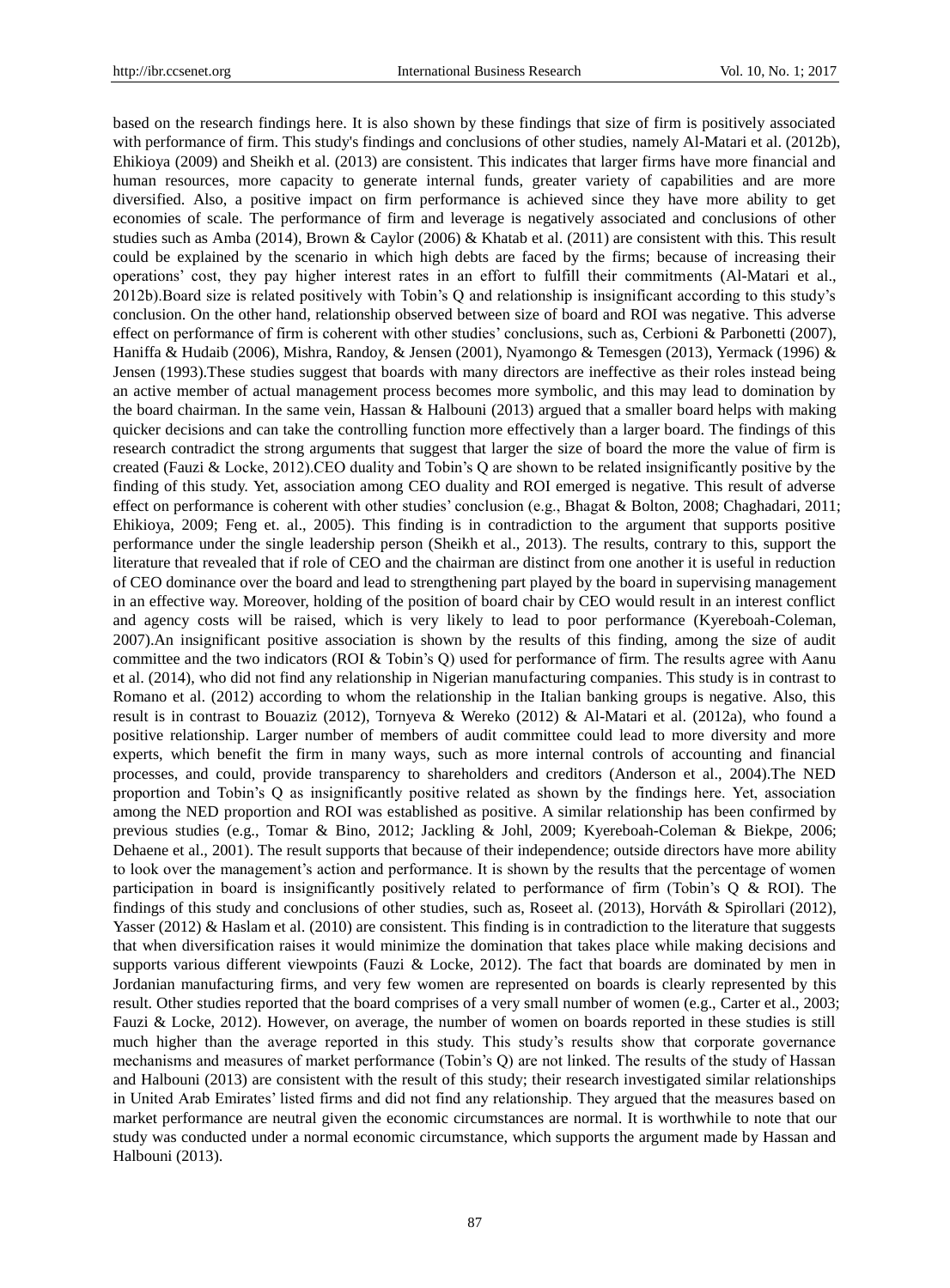## **8. Conclusion**

This article provides results on the how the important mechanisms that comprise the internal corporate governance (namely, size of board, size of audit committee, proportion of female members on board, CEO duality and board composition) and firm performance are linked. This relationship was empirically conducted in the context of Jordanian publicly quoted manufacturing firms. The performance measures employed were ROA and Tobin's Q ratios. Board size is negatively related to (ROA) as shown by the results in above sections. CEO duality is related negatively to performance of firm (ROA) as illustrated by the results. The argument that CEO duality leads to a poor performance of firm and inefficiency of board directors is upheld by this result. Also, it is indicated by the findings that firm performance is independent of the size of audit committee. The results show that the proportion of NED positively affected firm performance (ROA). The findings indicate that board of directors is male dominated, and the female present in smaller proportion on boards makes it difficult to get accurate information about what is the association among percentage of female participation on board and performance of firm. Claim of previous studies (e.g., Hassan & Halbouni, 2013) are confirmed by the findings here, which indicated that market performance measures (namely, Tobin's Q) are neutral given the economic circumstances are normal in an emerging market context. A number of limitations are there in this research. The first limitation of this research is that it only covers the publicly quoted manufacturing firms, and it might not be right to generalize these results to other industry settings. In order to apply these results to other publicly quoted sectors in Jordan further research could be devised, which include financial and service firms. Also, for future research, firms operating in other emerging markets could be compared with this study's result and also the Arab oil-producing countries.

Secondly, investigation on five variables that relate to corporate governance was done in this study. Further research could include some other important factors, such as ownership structure, remuneration and nomination committees, boards' compensation and CEO tenure. The very small number of females on the boards of Jordanian manufacturing firms made investigation of our hypothesis difficult, studying similar relationships in other firms' contexts, such as the service or financial sectors, could shed more light on the role of women on boards. Our findings lead to a number of recommendations that can be used to enhance performance in Jordanian manufacturing firms. In particular, these firms could optimize the total member on boards of directors and non-executive directors' percentage present on board in order to improve their performance. Rather than giving too much attention to the audit committee size, the attention should go to other important variables, such as financial expertise in the audit committee, number of meetings and independence (Al-Aali, Chang, & HassabElnaby, 2014).In order to improve the corporate governance quality greater gender variety on board should be considered, which would result in better performance of firm. Also, distinguishing the CEO role from that of the chairman could enhance the firm performance for the surveyed firms.

## **References**

- Aanu, O., Odianonsen, I., & Foyeke, O. (2014). Effectiveness of audit committee and firm financial performance in Nigeria: an empirical analysis. *Journal of Accounting and Auditing: Research and Practice*. http://dx.doi.org/10.5171/2014.301176
- Aboagye, A., & Otieku, J. (2010). Are Ghanaian MFIs' performance associated with corporate governance? *Corporate Governance: The International Journal of Business in Society*, *10*(3), 307-320. http://dx.doi.org/10.1108/14720701011051938
- Adams, R., & Ferreira, D. (2009). Women in the boardroom and their impact on governance and performance. *Journal of Financial Economics, 94*(2), 291-309. https://doi.org/10.1016/j.jfineco.2008.10.007
- Agrawal, A., & Knoeber, C. (1996). Firm performance and mechanisms to control agency problems between managers and shareholder. *Journal of Financial and Quantitative Analysis*, *31*(3), 377-398. <http://dx.doi.org/10.2307/2331397>
- Akkar, A. (2004). Education in the Middle East and North Africa: The Current Situation and Future Challenges. *International Education Journal*, *5*(2), 144-153.
- Al-Haddad, W., Alzurqan, S., & Al\_Sufy, F. (2011). The effect of corporate governance on the performance of Jordanian industrial companies: an empirical study on Amman Stock Exchange. *International Journal of Humanities and Social Science*, *1*(4), 55-69.
- Al Mamun, S., & Badir, Y. (2014). Convergence of corporate governance in Malaysia and Thailand. *Journal of Accounting in Emerging Economies*, *4*(1), 2-21[. https://doi.org/10.1108/JAEE-08-2011-0027](https://doi.org/10.1108/JAEE-08-2011-0027)
- Al-Aali, A., Chang, K, & HassabElnaby, H. (2014). Audit committee effectiveness: evidence from an Emerging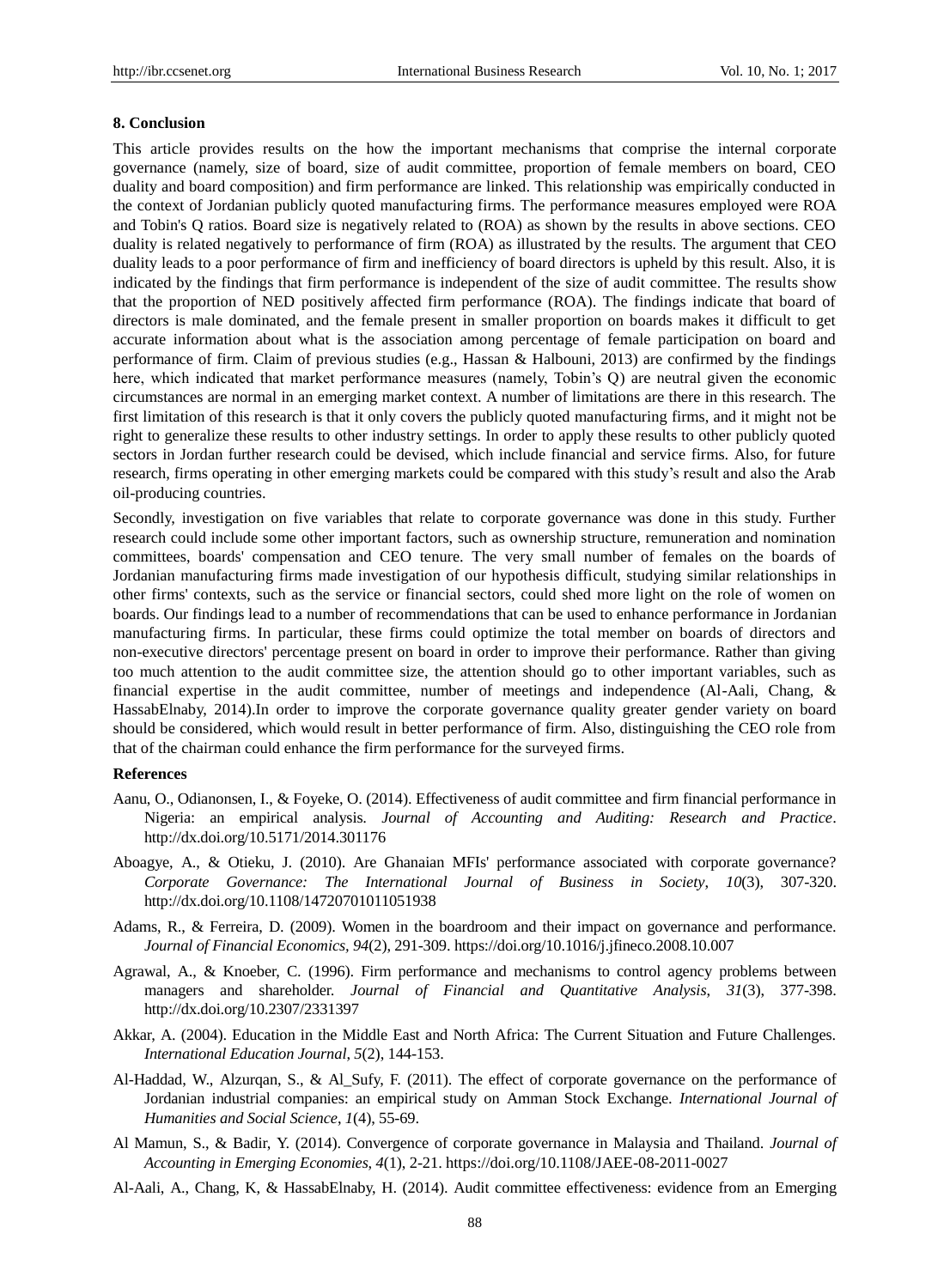Market Economy. *International Research Journal of Applied Finance*, *5*(11), 1324-1342.

- Alexander, J., Fennell, M., & Halpern, M. (1993). Leadership instability in hospitals: the influence of board-CEO relations and organizational growth and decline. *Administrative Science Quarterly*, *38*(3), 74-99. http://dx.doi.org/ 10.2307/2393255
- Alipour, M. (2013). An investigation of the association between ownership structure and corporate performance. *Management Research Review, 36*(11), 1137-1166. http://dx.doi.org/10.1108/MRR-08-2012-0188
- Al-Matari, E., Al-Swidi, A., Fadzil, F., & Al-Matari, Y. (2012a). The impact of board characteristics on firm performance: evidence from nonfinancial listed companies in Kuwaiti Stock Exchange. *International Journal of Accounting and Financial Reporting*, *2*(2), 310-332. http://dx.doi.org/10.5296/ijafr.v2i2.2384
- Al-Matari, Y., Al-Swidi, A., Fadzil, F., & Al-Matari, E. (2012b). Board of directors, audit committee characteristics and performance of Saudi Arabia listed companies. *International Review of Management and Marketin*g, *2*(4), 241-251.
- Amba, S. M. (2014). Corporate governance and firms' financial performance. *Journal of Academic and Business Ethics*, *8*. Rretrieved from http://www.aabri.com/manuscripts/131587.pdf
- Anand, A., Milne, F., & Purda, L. (2006). Voluntary adoption of corporate governance mechanisms. *Working Paper*, Department of Economics, Queen's.<https://doi.org/10.2139/ssrn.921450>
- Anderson, R., Mansi, S., & Reeb, D. (2004). Board characteristics, accounting report integrity, and the cost of debt. *Journal of Accounting and Economics*, *37*(3), 315-342[. https://doi.org/10.1016/j.jacceco.2004.01.004](https://doi.org/10.1016/j.jacceco.2004.01.004)
- Azmi, I., & Barrett, M. (2013). Women on boards and company financial performance: a study on Malaysian SMEs. *Proceeding of 3rd Global Accounting, Finance and Economics Conference*, 5-7, May, Melbourne, Australia, 1-8. Retrieved from

http://www.wbiworldconpro.com/uploads/melbourne-conference-2013/finance/1367487777

- Bart, C., & McQueen, G. (2013). Why women make better directors. *Int. J. Business Governance and Ethics, 8*(1), 93-99.<https://doi.org/10.1504/IJBGE.2013.052743>
- Basilico, E., Mestroni, M., & Mantovani, G. (2014). Private SMEs corporate governance characteristics and its perception by the banking systems. Retrieved from http://papers.ssrn.com/sol3/papers.cfm?abstract\_id=2403166
- Bauer, R., Guenster, N., & Otten, R. (2004). Empirical evidence on corporate governance in Europe: the effect on stock returns, firm value and performance. *Journal of Asset Management*, *5*(2), 91-104. http://dx.doi.org/10.2139/ssrn.444543
- Bean, J. (1999). The audit committee roadmap. *Journal of Accountancy*, Jan, 47-54. Retrieved from http://www.journalofaccountancy.com/Issues/1999/Jan/bean
- Beasley, M. (1996). An empirical analysis between the board of director composition and financial statement fraud. *The Accounting Review*, *71*(4), 443-466.
- Bennedsen, M., Kongsted, H., & Nielsen, K. (2008). The causal effect of board size in the performance of small and medium-sized firms. *Journal of Banking and Finance*, *32*(6), 1098-1109. <https://doi.org/10.1016/j.jbankfin.2007.09.016>
- Bhagat, S., & Black, B. (1999). The uncertain relationship between board composition and firm performance. *Business Lawyer, 54*, 921-963. http://dx.doi.org/10.2139/ssrn.11417
- Bhagat, S., & Bolton, B. (2008). Corporate governance and firm performance. *Journal of Corporate Finance*, *14*(3), 257-273.<http://dx.doi.org/:10.1016/j.jcorpfin.2008.03.006>
- Bøhren, Ø., & Strøm, R. (2007). Aligned, informed, and decisive: characteristics of value-creating boards. In: European Finance Association (EFA), Ljubljana.<https://doi.org/10.2139/ssrn.966407>
- Bouaziz, Z. (2012). The Impact of the Presence of Audit Committees on the Financial Performance of Tunisian Companies. *International Journal of Management and Business Studies*, *2*(4), 57-64. Retrieved from http://www.ijmbs.com/24/zied.pdf
- Boyd, K. (1995). CEO duality and firm performance: a contingency model. *Strategic Management Journal, 16*(4), 301-312. http://dx.doi.org/ 10.1002/smj.4250160404
- Brickley, J., & Zimmerman, J. (2010). Corporate governance myths: comments on Armstrong, Guay, and Weber. *Working Paper*, Simon School. http://dx.doi.org/10.2139/ssrn.1681030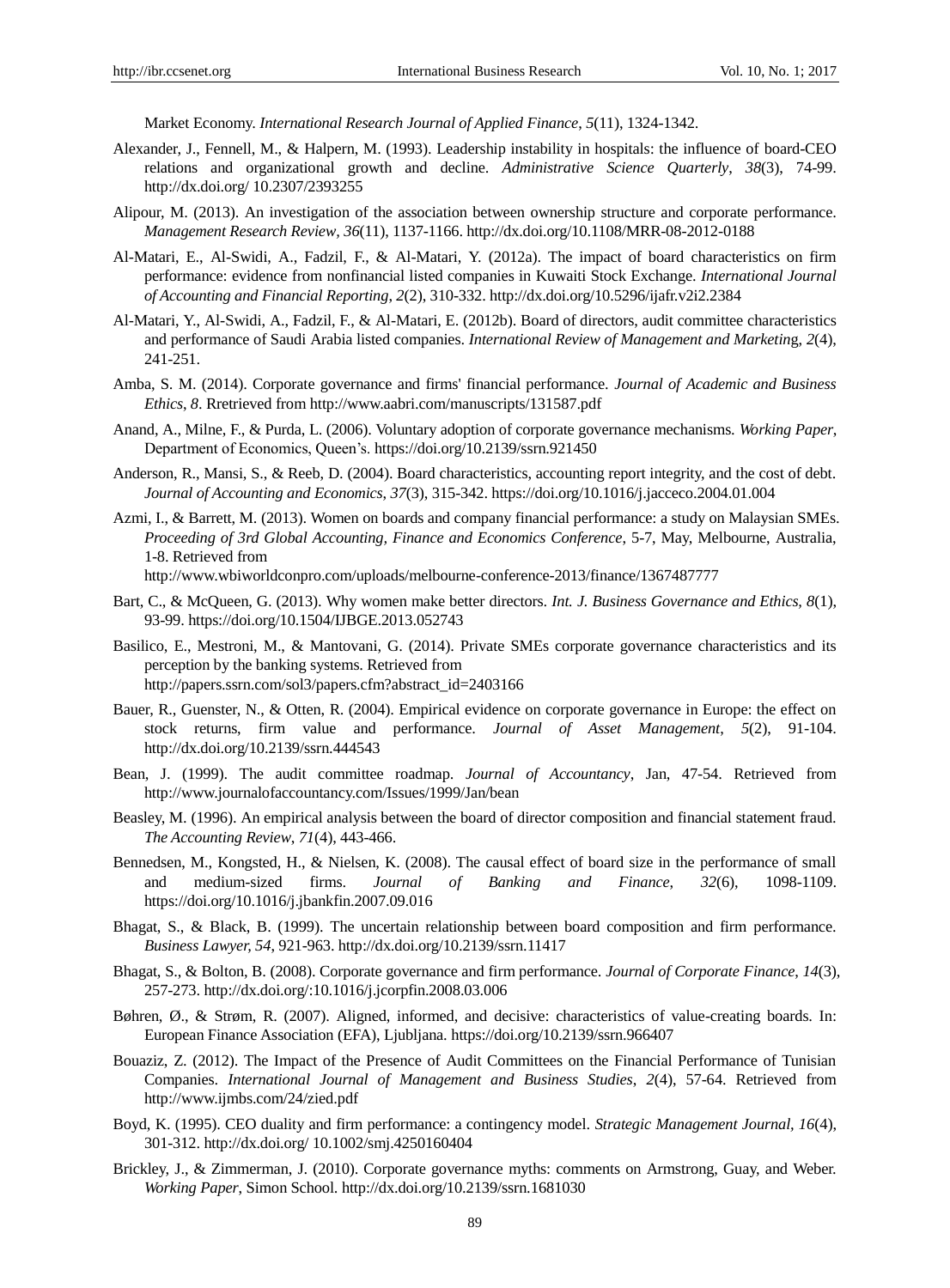- Brickley, J., Coles, J., & Jarrell, G. (1997). Leadership structure: separating the CEO and chairman of the board. *Journal of Corporate Finance, 3*(3), 189-220.
- Brown, L., & Caylor, M. (2004). Corporate Governance and Firm Performance. School of Accountancy, University of Georgia, Atlanta, United States. Retrieved fromhttp://ssrn.com/abstract=586423
- Brown, L., & Caylor, M. (2006). Corporate governance and firm valuation. *Journal of Accounting and Public Policy*, *25*(4), 409-434. http://dx.doi.org/10.2139/ssrn.754484
- Campbell, K., & Mı´nguez-Vera, A. (2008). Gender diversity in the boardroom and firm financial performance. *Journal of Business Ethics*, *83* (3), 435-451.<https://doi.org/10.1007/s10551-007-9630-y>
- Carter, D., D'Souza, F., Simkins, B., & Simpson, W. (2010). The gender and ethnic diversity of US boards and board committees and firm financial performance. *Corporate Governance: An International Review*, *18*(5), 396-414. http://dx.doi.org/ 10.1111/j.1467-8683.2010.00809.x
- Carter, D., Simkins, B., & Simpson, W. (2003). Corporate governance, board diversity and firm value. *Financial Review*, *38*(1), 33-53. http://dx.doi.org/10.1111/1540-6288.00034
- Cerbioni, F., & Parbonetti, A. (2007). Exploring the effects of corporate governance on intellectual capital disclosure: an analysis of European biotechnology companies. *European Accounting Review*, *16*(4), 791-826. <https://doi.org/10.1080/09638180701707011>
- Chaghadari, M. (2011). *Corporate governance and firm performa*n*ce*. *Paper presented at International Conference on Sociality and Economics Development,* 17-19, June, IPEDR, Singapore. Retrieved from http://www.ipedr.com/vol10/91-S10053.pdf
- Chung, K., Wright, P., & Kedia, B. (2003). Corporate governance and market valuation of capital and Rand D investment. *Review of Financial Economics*, *12*(2), 161-172. http://dx.doi.org/10.1016/S1058-3300(02)00063-0
- Claessens, S., Djankov, S., Fan, J., & Lang, L. (2002). Disentangling the incentive and entrenchment effects of large shareholdings. *Journal of Finance*, *57*(6), 2741-2771. <https://doi.org/10.1111/1540-6261.00511>
- Clifford, P., & Evans, R. (1997). Non-executive directors: a question of independence. *Corporate Governance*, *5*(4), 224-231. http://dx.doi.org/ 10.1111/1467-8683.00064
- Coles, J., McWilliams, V., & Sen, N. (2001). An examination of the relationship of governance mechanisms to performance. *Journal of Management*, *27*(1), 23-50. http://dx.doi.org/10.1177/014920630102700102
- Dahawy, K. (2009). Developing nations and corporate governance: the story of Egypt. Retrieved From https://www.researchgate.net/publication/237335485
- Daily, C., & Dalton, D. (1997). CEO and board chair roles held jointly or separately: much ado about nothing? *The Academy of Management Executive*, *11*(3), 11-21[. https://doi.org/10.5465/ame.1997.9709231660](https://doi.org/10.5465/ame.1997.9709231660)
- Dallas, G. (2012). *Corporate governance in emerging markets: why it matters to investors – and what they can do about it*. Paper presented at International Conference HHL Leipzig Graduate School of Management, 11-12 June 2012, Leipzig, Germany Retrieved from

http://www.hhl.de/fileadmin/texte/publikationen/proceedings/Conference

- Dang, R., Nguyen, D., & Chi V. F. (2013). Women on corporate boards and firm performance: a comparative study.
- Dehaene, A., De Vuyst, V., & Ooghe, H. (2001). Corporate performance and board structure in Belgian companies. *Long Range Planning*, *34*(3), 383-398. http://dx.doi.org/10.1016/S0024-6301(01)00045-0
- Dharwadkar, R., George, G., & Brandes, P. (2000). Privatization in emerging economies: agency theory perspective. *Academy of Management Review*, *25*(3), 650-669. http://dx.doi.org/10.5465/AMR.2000.3363533
- Dickson, J. (2013). The benefits of diversification in emerging markets equities. *The Emerging View*. Retrieved from http://www.ashmoregroup.com/sites/default/files/article-pdf
- Dunerv, A., & kim, E. (2005). To steal or not to steal: firm attributes, legal environment, and valuation issue the Journal of Finance. *The Journal of Finance*, *60*(3), 1461-1493. http://dx.doi.org/10.1111/j.1540-6261.2005.00767.x
- Dutta, P., & Bose, S. (2006). Gender diversity in the boardroom and financial performance of commercial banks: evidence from Bangladesh. *The Cost and Management*, *34*(6), 70-74.
- Ehikioya, B. (2009). Corporate governance structure and firm performance in developing economies: evidence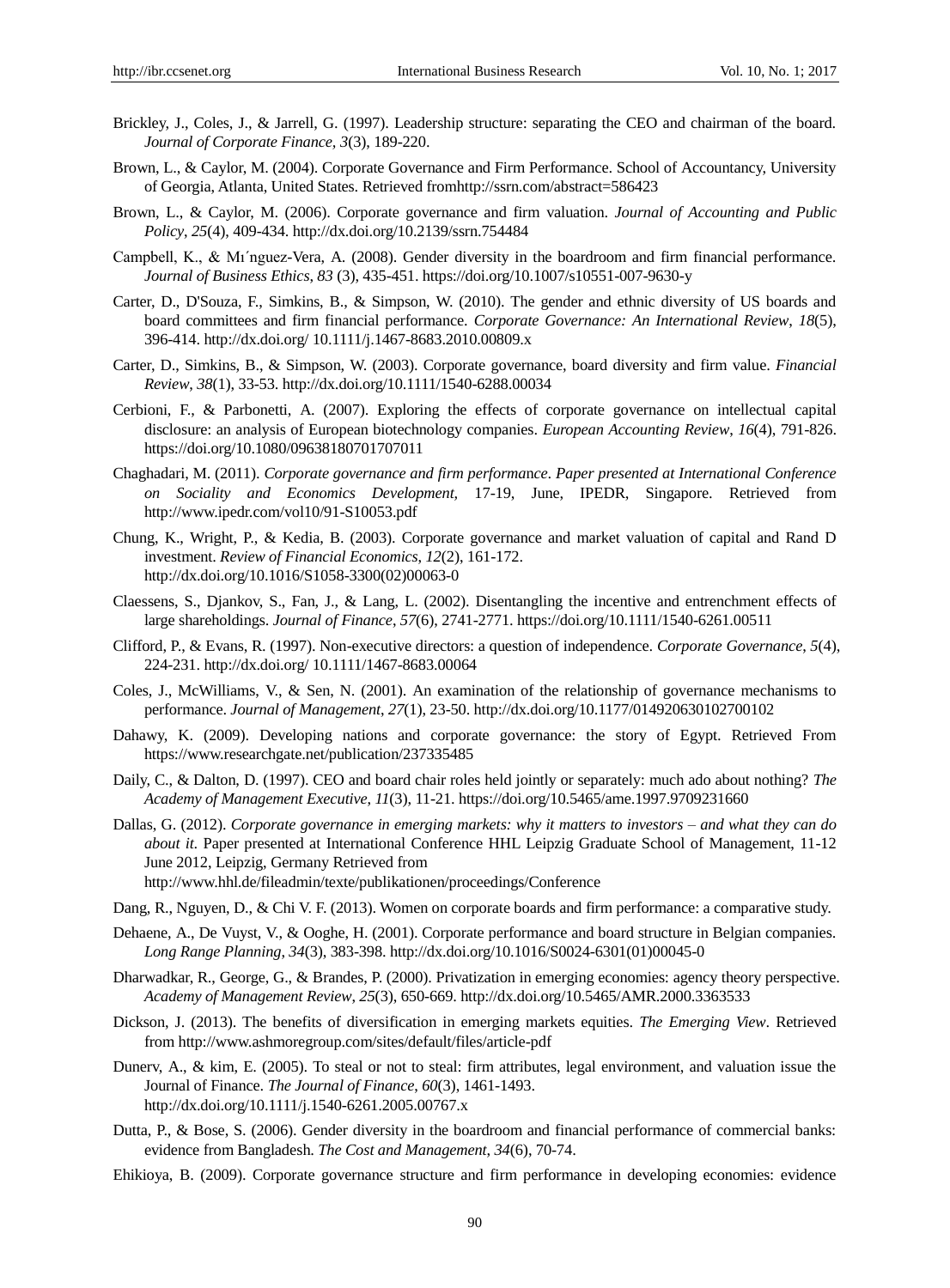from Nigeria. *Corporate Governance: The International Journal of Business in Society*, *9*(3), 231-243. http://dx.doi.org/10.1108/14720700910964307

- El Husseiny. (2012). Corporate governance codes and principles Jordan*.* Retrieved from http://www.ecgi.org/codes/code.php?code\_id=371
- Elbadawi, I., & Gelb, A. (2010). Oil, economic diversification and development in the Arab World. Natural resources and economic diversification: towards a research agenda for ERF. *Economic Research Forum (ERF),*  Cairo, Egypt. Retrieved from http://www.erf.org.eg/CMS/uploads/pdf/PRR\_35.pdf
- Epps, R., & Cereola, S. (2008). Do institutional shareholder services (ISS) corporate governance ratings reflect a company's operating performance? *Critical Perspectives on Accounting*, *19*(7), 1135-1148. http://dx.doi.org/10.1016/j.cpa.2007.06.007
- Fama, E., & Jensen, M. (1983). Separation of ownership and control. *Journal of Law and Economics*, *26*(6), 301-324.<https://doi.org/10.1086/467037>
- Fan, J., Wei, K., & Xu, X. (2011). Corporate finance and governance in emerging markets: a selective and an agenda for future research. *Journal of Corporate Finance*, *17*(2), 207-214. http://dx.doi.org/10.1016/j.jcorpfin.2010.12.001
- Fanta, A., Kemal, K., & Waka, W. (2013). Corporate governance and impact on bank performance. *Journal of Finance and Accounting*, *1*(1), 19-26. http://dx.doi.org/ 10.11648/j.jfa.20130101.12
- Fauzi, F., & Locke, S. (2012). Board structure, ownership structure and firm performance. *Asian Academic Management Journal of Accounting and Finance*, *8*(2), 43-67.
- Fawzy, S. (2004). How does corporate governance in Egypt compare with selected MENA and emerging markets? *The Egyptian Centre for Educational Studies*, Cairo University, Cairo, Egypt. Retrieved from https://dspace.stir.ac.uk/bitstream/1893/10434/1
- Feng, Z., Ghosh, C., & Sirmans, C. (2005). How Important is the board of directors to REIT performance? *Journal of Real Estate Portfolio Management*, *11*(3), 281-293.
- Fernandes, N. (2008). EC: board compensation and firm performance: the role of 'independent' board members. *Journal of Multinational Financial Management*, *18*(1), 30-44[. https://doi.org/10.1016/j.mulfin.2007.02.003](https://doi.org/10.1016/j.mulfin.2007.02.003)
- Fosberg, R. (1989). Outside directors and managerial monitoring. *Akron Business and Economic Review*, *20*(2), 24-32.
- Francoeur, C., Labelle, R., & Sinclair-Desgagne, B. (2008). Gender diversity in corporate governance and top management. *Journal of Business Ethics*, *81*(1), 83-95[. https://doi.org/10.1007/s10551-007-9482-5](https://doi.org/10.1007/s10551-007-9482-5)
- Gama, A., & Rodrigues, C. (2013). The governance performance relations in publicly listed family controlled firms: an empirical analysis. *Corporate Governance: The International Journal of Business in Society*, *13*(4), 439-456.<https://doi.org/10.1108/CG-04-2011-0031>
- Gani, L., & Jermias, J. (2006). Investigating the effect of board independence on performance across different strategies. *The International Journal of Accounting, 41*(3), 295-314. <https://doi.org/10.1016/j.intacc.2006.07.009>
- Ghazali, N. (2010). Ownership structure, corporate governance and corporate performance in Malaysia. *International Journal of Commerce and Management*, *20*(2), 109-119. <https://doi.org/10.1108/10569211011057245>
- Gill, A., & Obradovich, J. (2012). The impact of corporate governance and financial leverage on the value of American firms. *International Research Journal of Finance and Economics*, *91*, June 2012, 46-56.
- Globalization. (2013). Retrieved from: http://globalization.kof.ethz.ch/media/filer\_public/2013/03/25/rankings\_2013.pdf
- Goodstein, J., Gautam, K., & Boeker, W. (1994). The effects of board size and diversity on strategic change. *Strategic Management Journal*, *15*(3), 241-250. http://dx.doi.org/ 10.1002/smj.4250150305
- Haniffa, R., & Hudaib, M. (2006). Corporate governance structures and performance of Malaysian listed companies. *Journal of Business Finance and Accounting*, *33*(7/8), 1034-1062. <https://doi.org/10.1111/j.1468-5957.2006.00594.x>
- Haslam, S., Ryan, M., Trojanowski, G., & Atkins, C. (2010). Investing with prejudice: the relationship between women's Presence on company boards and objective and subjective measures of company performance.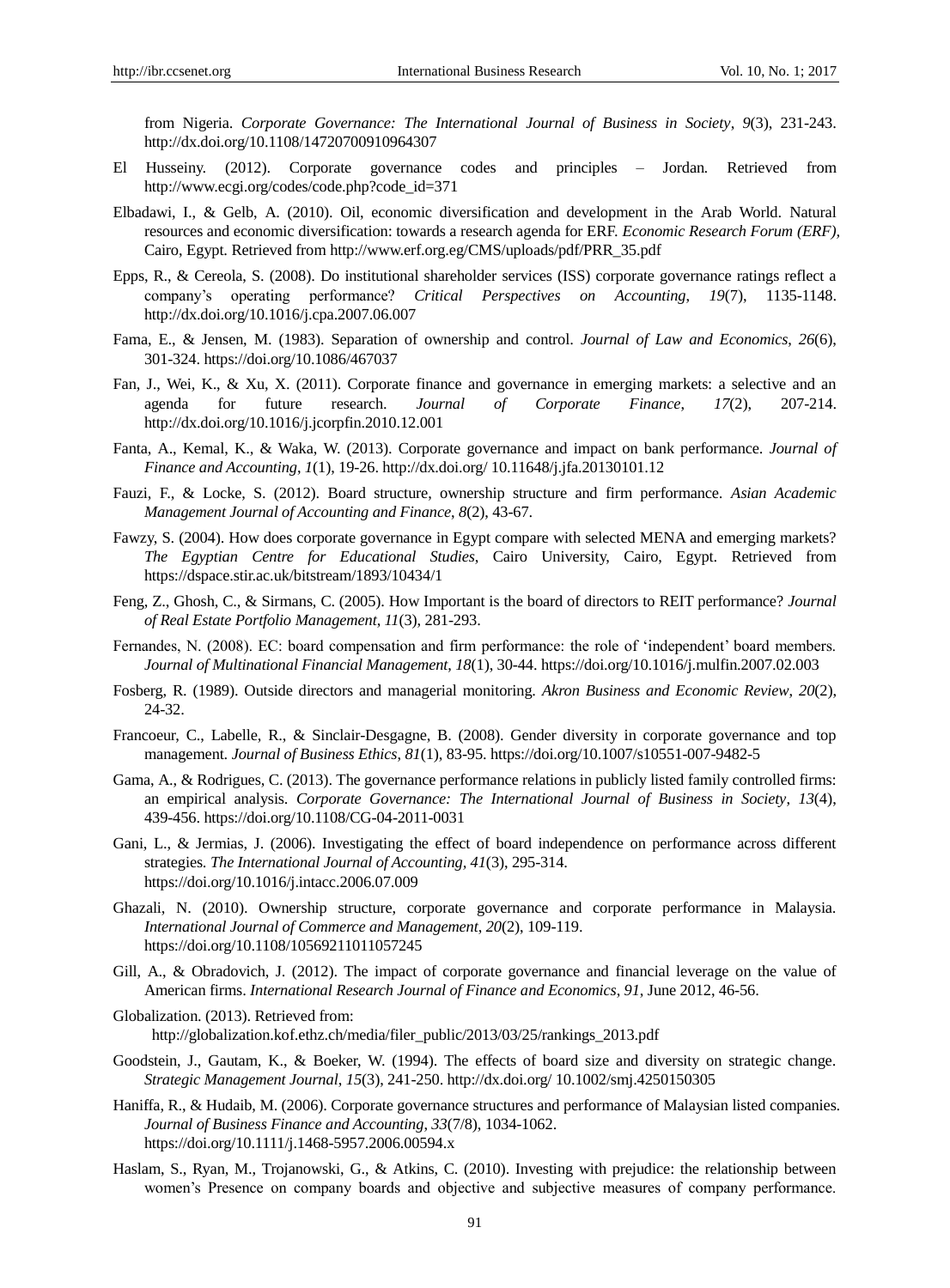*British Journal of Management*, *21*(2), 484-497.

- Hassan, M., & Halbouni, S. (2013). Corporate governance, economic turbulence and financial performance of UAE listed firms. *Studies in Economics and Finance*, *30*(2), 118-138[. https://doi.org/10.1108/10867371311325435](https://doi.org/10.1108/10867371311325435)
- Hermalin, B., & Weisbach, M. (1991). The effects of board composition and direct incentives on firm performance. *Financial Management*, *20*(4), 101-112.<https://doi.org/10.2307/3665716>
- Hillman, A., Cannella, A., & Harris, I. (2000). Women and minorities in the boardroom: how do directors differ? *Journal of Management*, *28*(6), 747-763. http://dx.doi.org/10.1177/014920630202800603
- Horváth, R., & Spirollari, P. (2012). Do the board of directors' characteristics influence firm's performance? The U.S. evidence. *Prague Economic Papers, 4*, 470-486[. https://doi.org/10.18267/j.pep.435](https://doi.org/10.18267/j.pep.435)
- Hussin, N., & Othman, R. (2012). Code of corporate governance and firm performance. *British Journal of Economics, Finance and Management Sciences*, *6*(2), 1-22.
- Jackling, B., & Johl, S. (2009). Board structure and firm performance: evidence from India's top companies. Co*rporate Governance: An International Review*, *17*(4), 492-509. [https://doi.org/10.1111/j.1467-8683.2009.00760.](https://doi.org/10.1111/j.1467-8683.2009.00760.x)
- Jain, P., Kim, J., & Rezaee, Z. (2008). The Sarbanes-Oxley Act of 2002 and market liquidity. *Financial Review*, *43*, 361-382.<https://doi.org/10.1111/j.1540-6288.2008.00198.x>
- Jamali, D., Hallal, M., & Abdallah, H. (2010). Corporate governance and corporate social responsibility: evidence from the healthcare sector. *Corporate Governance: The International Journal of Business in Society*, *10*(5), 590-602.<https://doi.org/10.1108/14720701011085562>
- Jensen, M. (1993). The modern industrial revolution, exit and the failure of internal control systems. *Journal of Finance*, *48* (4), 831-880.<https://doi.org/10.1111/j.1540-6261.1993.tb04022.x>
- Jensen, M., & Meckling, M. (1976). Theory of the firm: managerial behavior-agency cost and ownership structure. *Journal of Financial Economics*, *3*(4), 305-360. [https://doi.org/10.1016/0304-405X\(76\)90026-X](https://doi.org/10.1016/0304-405X(76)90026-X)
- Judge, W., Naoumova, I., & Koutzevol, N. (2003). Corporate governance and firm performance in Russia: an empirical study. *Journal of World Business*, *38*(4), 385-396. http://dx.doi.org/10.1016/j.jwb.2003.08.023
- Kajol, S. (2008). Corporate governance and firm performance: the case of Nigerian listed firms. *European Journal of Economics, Finance and Administrative Sciences, 14*, 1-13. Retrieved from <https://www.academia.edu/5808381/>
- Kalezić, Z. (2012). Corporate governance and firm performance with special reference to the banking system: empirical evidence from Montenegro. *Journal of Central Banking Theory and Practice, 2*(1), 19-54.
- Karamanou, I., & Vafeas. N. (2005). The association between boards and audit committees with management earnings forecasts: an empirical analysis. *Journal of Accounting Research, 43*(3), 453-486. http://dx.doi.org/10.1111/j.1475-679X.2005.00177
- Katragadda, R. (2013). Corporate governance and firm performance: a theoretical review. *International Journal of Advance Research in Computer Science and Management Studies*, *1*(7), 368-370.
- Kawira, M. L. (2012). The relationship between corporate governance and performance of international non-governmental organisations in Somalia, master of business administration, school of business, University of Nairobi.
- Khatab, H., Masood, K., Zaman, S., Saleem, S., & Saeed, B. (2011). Corporate governance and firm performance: a case study of Karachi Stock Market. *International Journal of Trade, Economics and Finance, 2*(1), 39-43. <https://doi.org/10.7763/IJTEF.2011.V2.76>
- Khongmalai, O., Tang, J., & Siengthai, S. (2010). Empirical evidence of corporate governance in Thaistate owned enterprises. *Corporate Governance: The International Journal of Business in Society*, *10*(5), 617-634. http://dx.doi.org/10.1108/14720701011085580
- Kim, E. (2006). The impact of family ownership and capital structures on productivity performance of Korean manufacturing firms: corporate governance and the 'chaebol problem. *Journal of Japanese International Economics*, *20*(2), 209-233. http://dx.doi.org/10.2139/ssrn.799664
- Klapper, L., & Love, I. (2004). Corporate governance, investor protection, and performance in emerging markets. *Journal of Corporate Finance*, *10*(5), 703-723[. https://doi.org/10.1016/S0929-1199\(03\)00046-4](https://doi.org/10.1016/S0929-1199(03)00046-4)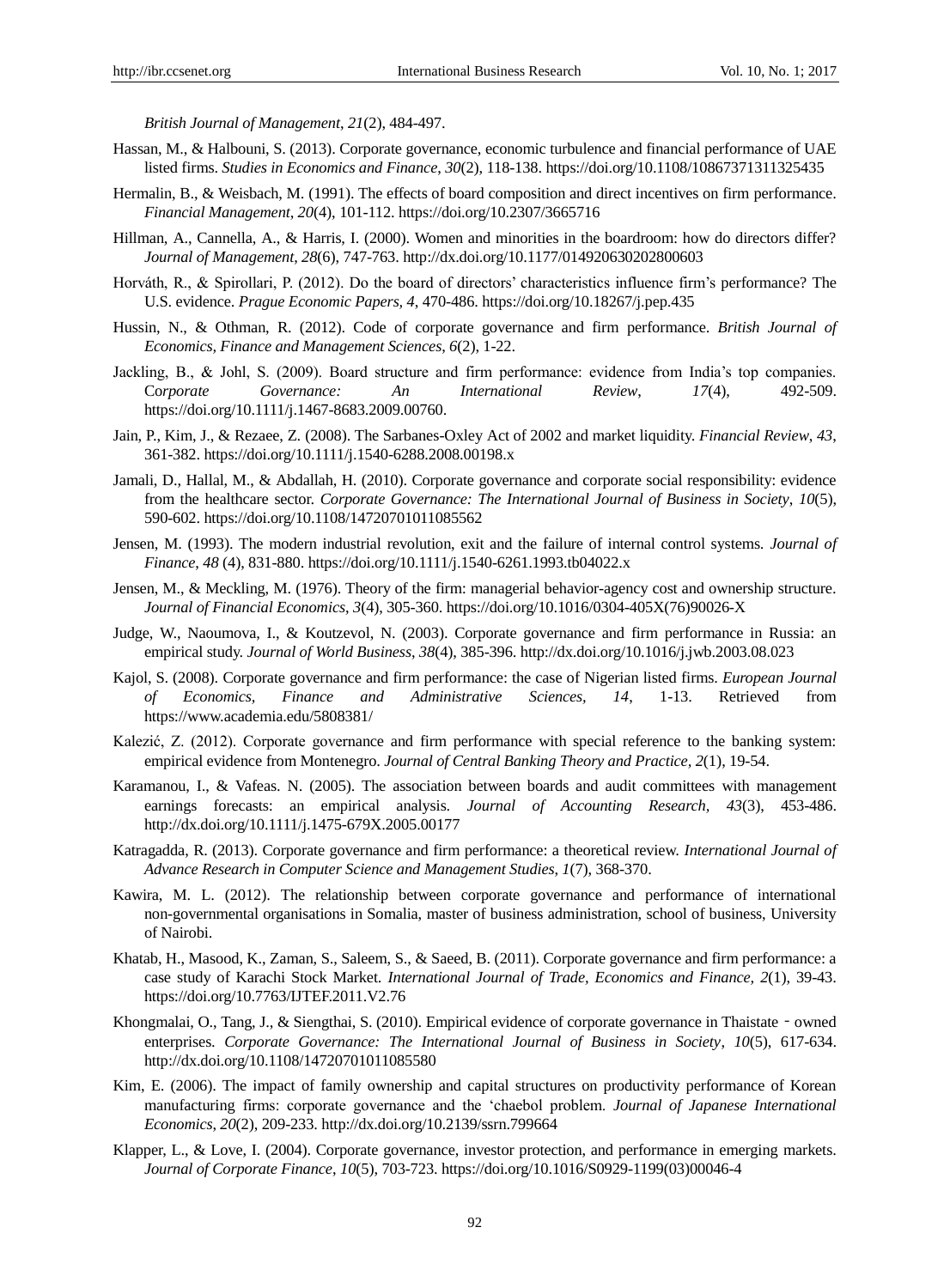- Koufopoulos, D., Lagoudis, I., Theotokas, I., & Syriopoulos, T. (2010). Corporate governance and board practices by Greek shipping management companies. *Corporate Governance, 10*(3) 261-278. http://dx.doi.org/10.1108/14720701011051901
- Kowalewski, O. (2012). Corporate governance and pension fund performance. *Contemporary Economics, 6*(1), 14-44.<https://doi.org/10.5709/ce.1897-9254.32>
- Krafft, J., Qu, Y., Quatraro, F., & Ravix, J. L. (2014). Corporate governance, value and performance of firms: new empirical results on convergence from a large international database. *Industrial and Corporate Change, 23*(2), 261-291. http://dx.doi.org/10.1093/icc/dtt007
- Kumar, N. (2012). Outside directors, corporate governance and firm performance: empirical evidence from India. *Asian Journal of Finance and Accounting*, *4*(2), 39-55. http://dx.doi.org/10.5296/ajfa.v4i2.1737
- Kyereboah-Coleman, A. (2007). *Corporate governance and firm performance in Africa: a dynamic panel data analysis*. Paper presented at International Conference on Corporate Governance in Emerging Markets, 15-17, November, Istanbul, Turkey. Retrieved from http://www.ifc.org/wps/wcm/connect/Kyereboah-Coleman
- Kyereboah Coleman, A., & Biekpe, N. (2006). The link between corporate governance and performance of the non - traditional export sector: evidence from Ghana. *Corporate Governance: The International Journal of Business in Societ*y, *6*(5), 609-623[. http://dx.doi.org/10.1108/14720700610706090](http://dx.doi.org/10.1108/14720700610706090)
- Labelle, R. (2002). The statement of corporate governance practices (SCGP), a voluntary disclosure and corporate governance perspective, June. http://dx.doi.org/10.2139/ssrn.317519
- Lamport, M., Latona, M., Seetanah, B., & Sannassee, R. (2012). *Relationship between corporate governance and firm performance: evidence from a sample of top 100 Mauritian companies*. Paper presented at Cambridge Business and Economic Conference, 27-28 June 2012, Cambridge, UK. Retrieved from www.gcbe.us/ Lamport.
- Lee, S., & Chen, H. (2011). Corporate governance and firm value as determinants of CEO compensation in Taiwan. *Management Research Review, 34*(3), 252-265.<http://dx.doi.org/10.1108/01409171111116286>
- Li, J., Pike, R., & Haniffa, R. (2008). Intellectual capital disclosure and corporate governance structure in UK firms. *Accounting and Business Research*, *38*(2), 137-159. http://dx.doi.org/10.1080/00014788.2008.9663326
- Lin, C. (2011). An examination of board and firm performance: evidence from Taiwan. *International Journal of Business and Finance Research, 5*(4), 17-34.
- Lipton, M., & Lorsch, W. (1992). A modest proposal for improved corporate governance. *Business Lawyer*, *48*(1), 59-77.
- Lückerath-Rovers, M. (2013). Women on boards and firm performance. *Journal o*f *Management and Governance*, *17*(2), 491-509.<https://doi.org/10.1007/s10997-011-9186-1>
- Majumdar, S., & Chhibber, P. (1999). Capital structure and performance: evidence from a transition economy on an aspect of corporate governance. *Public Choice, 98*(3/4), 287-305[. https://doi.org/10.1023/A:1018355127454](https://doi.org/10.1023/A:1018355127454)
- Mallin, C. (2004). *Corporate Governance*. Oxford, Oxford University Press.
- McCullers, L., & Schroeder, R. (1982). *Accounting Theory: Text and Reading*, (2<sup>nd</sup>Ed.).John Wiley and Sons Inc, Dunfermline, United Kingdom.
- McKinsey. (2002). Global Investor Opinion Survey Retrieved from <http://www.eiod.org/uploads/Publications/Pdf/II-Rp-4-1.pdf>
- Minh, T. L., & Walker, G. (2008). Corporate Governance of Listed Companies in Vietnam. *Bond Law Review, 20*(2), Article 6[. https://doi.org/10.2139/ssrn.1696313](https://doi.org/10.2139/ssrn.1696313)
- Mishra, C., Randoy, T., & Jensen, J. (2001). The effect of founding family influence on firm value and corporate governance. *Journal of International Financial Management and Accounting*, *12*(3), 235-259. <https://doi.org/10.1111/1467-646X.00073>
- Mishra, S., & Mohanty, P. (2014). Corporate governance as a value driver for firm performance: evidence from India. *Corporate Governance*, *14*(2), 265-280[. https://doi.org/10.1108/CG-12-2012-0089](https://doi.org/10.1108/CG-12-2012-0089)
- Mukhopadhyay, J., Mallik, D., & Dhamodiwala, D. (2012). Corporate governance practices and financial performance of selected family managed medium sized listed companies in India. *S P Jain Institute of Management and Research, Mumbai*. Retrieved from http://www.nfcgindia.org/pdf/showcasing\_corporate.pdf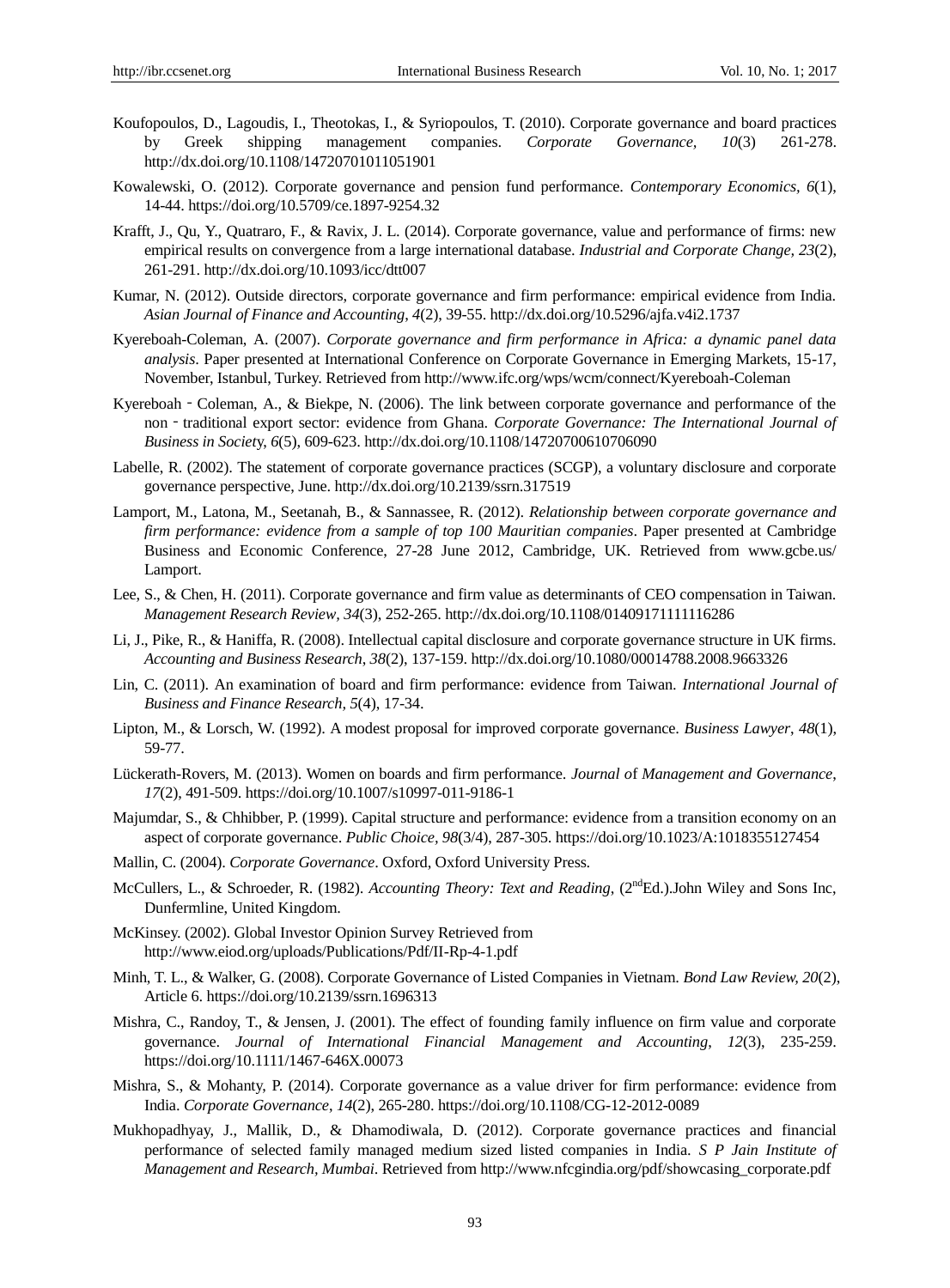- Nadal, N. (2013). Corporate governance post 'Arab spring' in the Middle East and North Africa. *Law in Transition, 6,* 52-61. Retrieved fro[m http://www.ebrd.com/downloads/research/law/lit13eg.pdf](http://www.ebrd.com/downloads/research/law/lit13eg.pdf)
- Najjar, N. (2012). The impact of corporate governance on the insurance firm's performance in Bahrain", *International Journal of Learning and Development*, *2*(2), 1-17.<https://doi.org/10.5296/ijld.v2i2.1412>
- Nelson, J. (2005). Corporate governance practices, CEO characteristics and firm performance. *Journal of Corporate Finance, 11*(1/2), 197-228.
- Nyamongo, E., & Temesgen, K. (2013). The effect of governance on performance of commercial banks in Kenya: a panel Study. *The Journal of International Business in Society*, *13*(3), 236-248. http://dx.doi.org/10.1108/CG-12-2010-0107
- O'Connell, V., & Cramer, N. (2010). The relationship between firm performance and board characteristics in Ireland. *European Management Journal*, *28*(5), 387-399.<https://doi.org/10.1016/j.emj.2009.11.002>
- Okpara, J. (2011). Corporate governance in a developing economy: barriers, issues, and implications for firms. C*orporate Governance: The International Journal of Business in Society, 11*(2), 184-199. <http://dx.doi.org/10.1108/14720701111121056>
- Onakoya, A., Ofoegbu, D., & Fasanya, I. (2012). Corporate governance and bank performance: apooled study of selected banks in Nıgeria. *European Scientific Journal*, *8*(28), 155-164.
- Organisation of Economic Cooperation and Development (OECD). (2004). Retrieved from http://www.oecd.org/publications/Pol\_brief
- O'Sullivan, N**.,** & d Wong, P. (1999). Board composition, ownership structure and hostile takeovers: some UK evidence. *Accounting and Business Research*, *29*(2), 139-155. http://dx.doi.org/10.1080/00014788.1999.9729575
- Ramdani, D., & Van, W. (2009). Board independence, CEO duality and firm performance: a quantile regression analysis for Indonesia, Malaysia, South Korea and Thailand. *Working Papers*, University of Antwerp, Faculty of Applied Economics, Retrieved from https://ideas.repec.org/p/ant/wpaper/2009004.html
- Rashid, M., & Lodh, S. (2011). Corporate governance and performance of small and medium sized enterprise (SME): evidence from Bangladesh. In: T. Hoque (Ed.), *5 thAsian Business Research Conference: World Business Institute Australia*, Melbourne, Australia, 1-44.
- Romano, G., & Guerrini, A. (2012). Corporate governance and accounting enforcement actions in Italy. *Managerial Auditing Journal*, *27*(7), 622-638.<https://doi.org/10.1108/02686901211246778>
- Romano, G., Ferretti, P., & Rigolini, A. (2012). *Corporate governance and performance in Italian banking groups*. Paper presented at International Conference of Corporate Governance and Regulation: Outlining New Horizons for Theory and Practice, 19 September 2012, Pisa, Italy. Retrieved from http://www.virtusinterpress.org/IMG/pdf/
- Rose, C., Munch-Madsen, P., & Funce, M. (2013). Does board diversity really matter? Gender does not, but citizenship does. *Int. Journal of Business Science and Applied Management*, *8*(1), 16-27.
- Sheikh, N. A., & Khan, Z. W. S. (2011). The impact of internal attributes of corporate governance on firm performance Evidence from Pakistan. *International Journal of Commerce and Management, 23*(1), 38-55. <https://doi.org/10.1108/10569211311301420>
- Shleifer, A., & Vishny, R. (1997). A survey of corporate governance. *Journal of Finance*, *52*(2), 737-775. <https://doi.org/10.1111/j.1540-6261.1997.tb04820.x>
- Short, H., & Keasey, K. (1999). Managerial ownership and the performance of firms: evidence from the UK. *Journal of Corporate Finance, 5*(1), 79-101. http://dx.doi.org/10.1016/S0929-1199(98)00016-9
- Shrader, C., Blackburn, V., & Iles, P. (1997). Women in management and firm financial performance: an explorative study. *Journal of Managerial Issues*, *9*(3), 355-372.
- Singh, M., & Davidson, W. (2003). Agency costs, ownership structures and corporate governance mechanisms. *Journal of Banking and Finance*, 27(5), 793-816[. https://doi.org/10.1016/S0378-4266\(01\)00260-6](https://doi.org/10.1016/S0378-4266(01)00260-6)
- Smith, N., Smith, V., & Verner, M. (2006). Do women in top management affect firm performance? A panel study of 2,500 Danish firms. *International Journal of Productivity and Performance Management, 55*(7), 569-593. <https://doi.org/10.1108/17410400610702160>
- Sorour, M. (2014). Corporate governance reform in Egypt: achievements and challenges", in: S. O. Idowu and K. T.